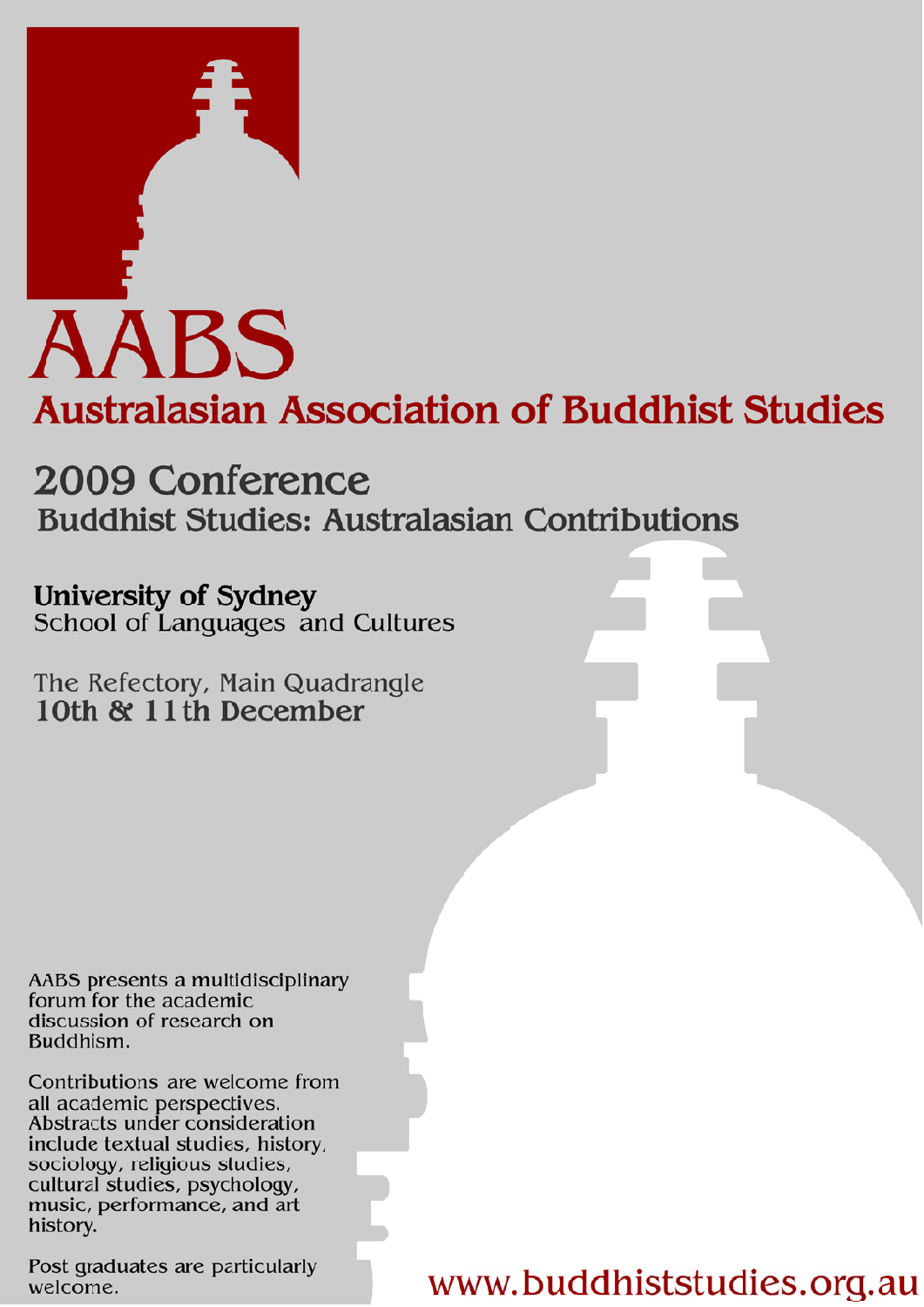

# Contents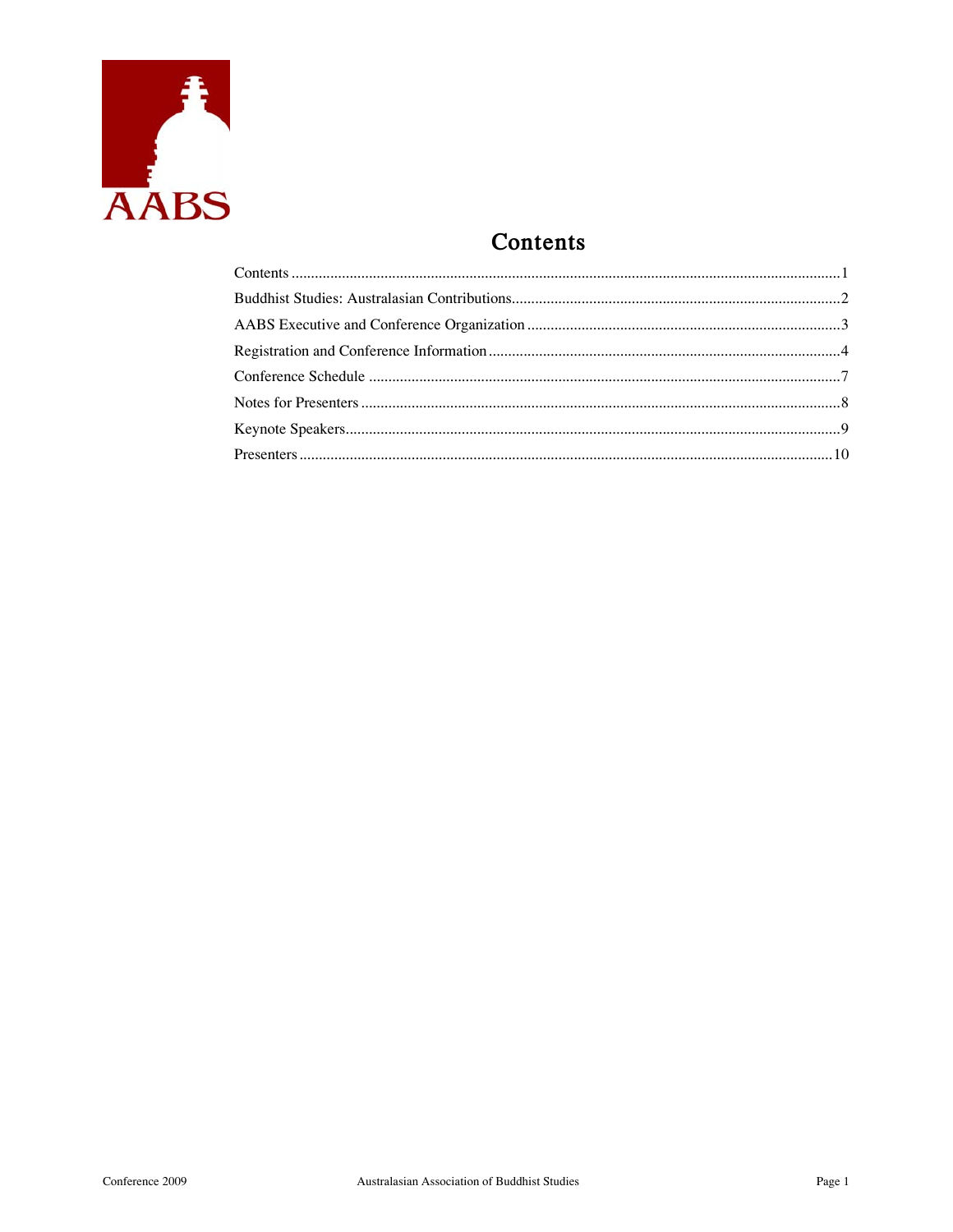

# **Buddhist Studies: Australasian Contributions**

The Executive Committee of the Australasian Association of Buddhist Studies (AABS) welcomes participants to this, our fourth annual conference. As previously, the purpose of this conference is to provide a forum where scholars in Buddhist studies from the Australasian region will have an opportunity to familiarize themselves with the research of others working in the field and to present their current research for critical comment. This event also enables scholars, students, and interested individuals from this truly huge geographical region to form new connections and renew old ones. In short, the AABS conferences function to foster and promote Buddhist Studies in our region.

The previous AABS conferences, which were held in 2005, 2006, and 2007, where well attended and saw many interesting, quality papers being presented, a testament to the increasingly healthy state of Buddhist Studies in our neighbourhood. This year's conference promises to be as interesting, with papers dealing with topics as diverse as Yogācāra and Madhyamaka thought, Buddhist practice in Australia, Nāgārjuna's Dharmadhātustotra, meditative practices, and story of the bodhisattva Sadāprarudita ("Ever-weeping") in the Astasāhasrikā Prajñāpāramitā Sūtra. We are particularly pleased to see a strong representation of post-graduates at this year's conference, proof that the next generation is being trained in our institutions. It is also pleasing to see several monastics among the presenters.

Finally, we are fortunate and delighted to have two internationally renowned scholars present the key-note addresses. They are Professor Adrian Snodgrass, the President of the AABS, whose paper is entitled "Multiple Arms, Multiple Eyes, Multiple Heads, Multiple Rationalities," and Professor Geoffrey Samuel (Cardiff University), who will speak on "Buddhism and a Sustainable World: Some Reflections."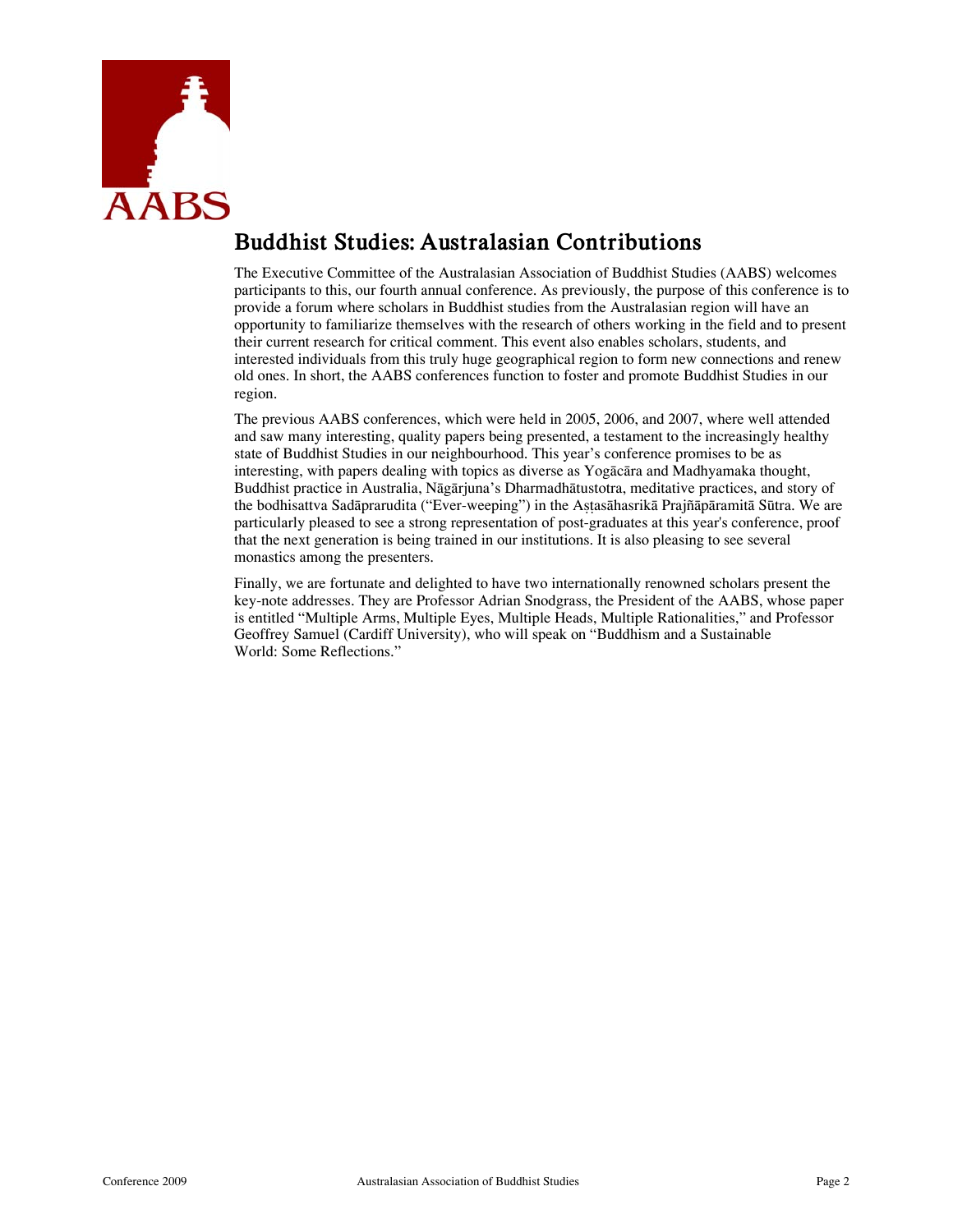

# **AABS Executive and Conference Organization**

### **AABS Executive**

**President**  Adjunct Professor Adrian Snodgrass - University of Western Sydney

**Vice President**  Dr Mark Allon - University of Sydney

**Secretary**  Dr Drasko Mitrikeski - University of Sydney

**Treasurer**  Associate Professor Judith Snodgrass - University of Western Sydney

**Executive Committee Members**  Dr Edward Crangle - University of Sydney

Dr John Jorgenson - Griffith University

Dr Andrew McGarrity - University of Sydney

Dr Pankaj Mohan - University of Sydney

Dr Peter Oldmeadow - University of Sydney

Dr Douglas Osto - Massey University

Dr John Powers – Australian National University

**Liaison Officer**  Dr Peter Friedlander - Singapore University

**Student Representative**  Ruth Fitzpatrick - University of Western Sydney

**Technology Officer**  Ian McCrabb - University of Sydney

### **Conference Organizing Committee**

Dr Glenys Eddy Ian McCrabb

Dr Drasko Mitrikeski

### **Conference Assistants**

Scott Abbot Ruth Fitzpatrick Sabrina Khan Daranee Nuntivanich Blair Silverlock Sooi Turner Shinen Wong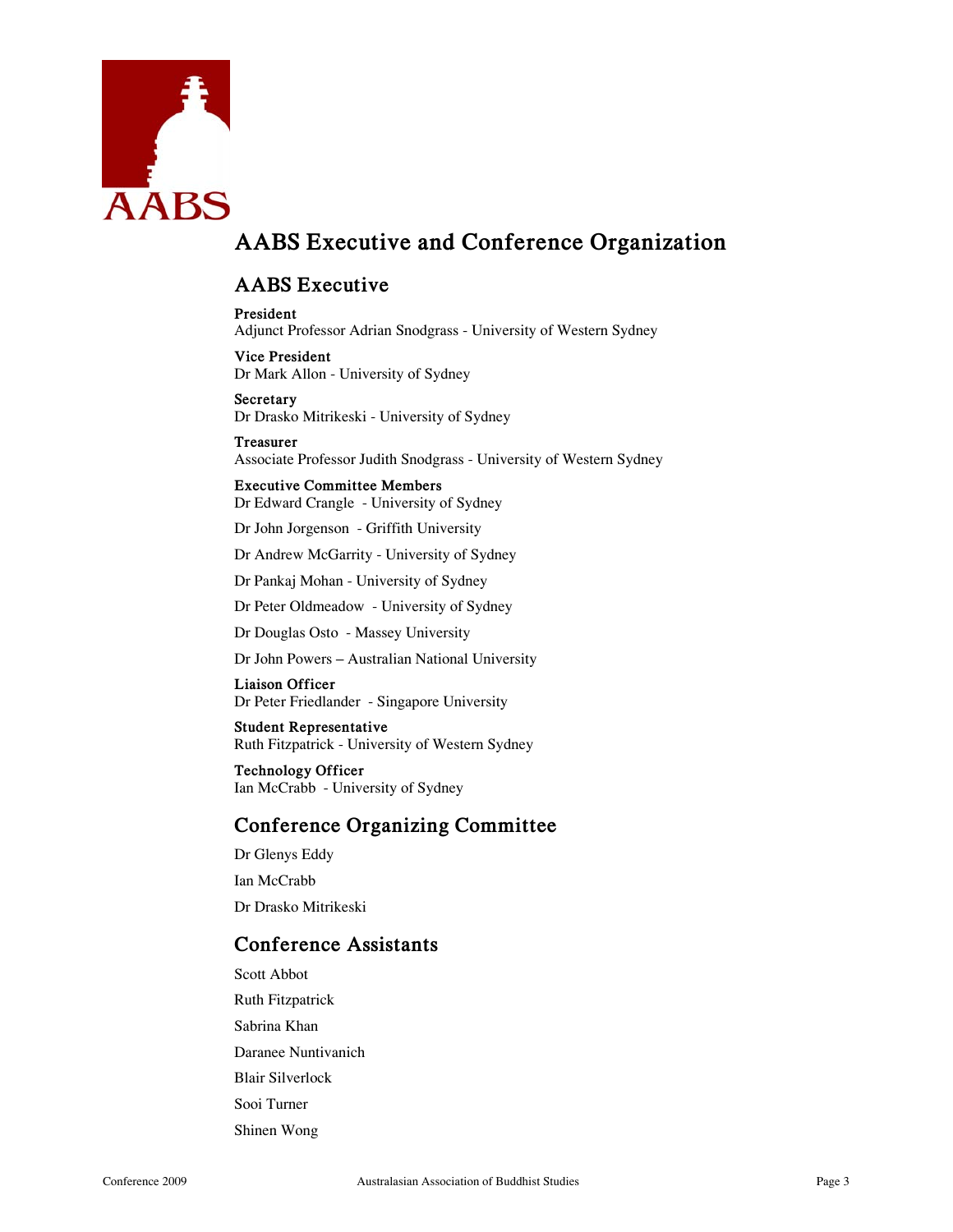

# **Registration and Conference Information**

#### **Conference Venue**

The University of Sydney was established in 1850 and is the oldest university in Australia. The Refectory is situated in the Main Quadrangle on the main (Camperdown) campus which is only two to three kilometres away from the Sydney Opera House and Sydney's CBD. This main campus is situated in the fork formed by City Road and Parramatta Road.

Please see the map of the Sydney University main campus included in these papers.

#### **Registration desk**

The Registration Desk is situated in the ante room of The Refectory in the Main Quadrangle. This desk will be open from 8.00 am on Thursday and from 8.30 am Friday.

Smoking is not permitted in any buildings or rooms of the University of Sydney.

#### **Refreshment and Meals**

Morning, afternoon tea and lunch are provided for all registrants. All meals offer vegetarian and non-vegetarian options.

#### **Conference Dinner**

Conference Dinners will be held on both Thursday 11th and Friday 12th from 7.30 pm in Glebe Point Rd. 10 minutes walk from conference venue. Details of conference dinners will be available upon registration.

#### **Receipts**

Receipts will be sent to registrants after the conference.

#### **Transport**

Regular city buses: buses from Sydney University to Sydney's centre can be taken from Parramatta Road.

Taxis: Taxis can be hired on the street or there are taxi stands such as those near Central Station. Some of the major taxi companies are:

Taxi Combined Services Tel. + 61 2 8332 8888 Legion Cabs Tel. 131 451 Premier Cabs Tel. 13 10 17

Train: Redfern Station is the closest station to University of Sydney. It is, however, unsafe to walk to this station alone in the evening. Central Station is a safer option.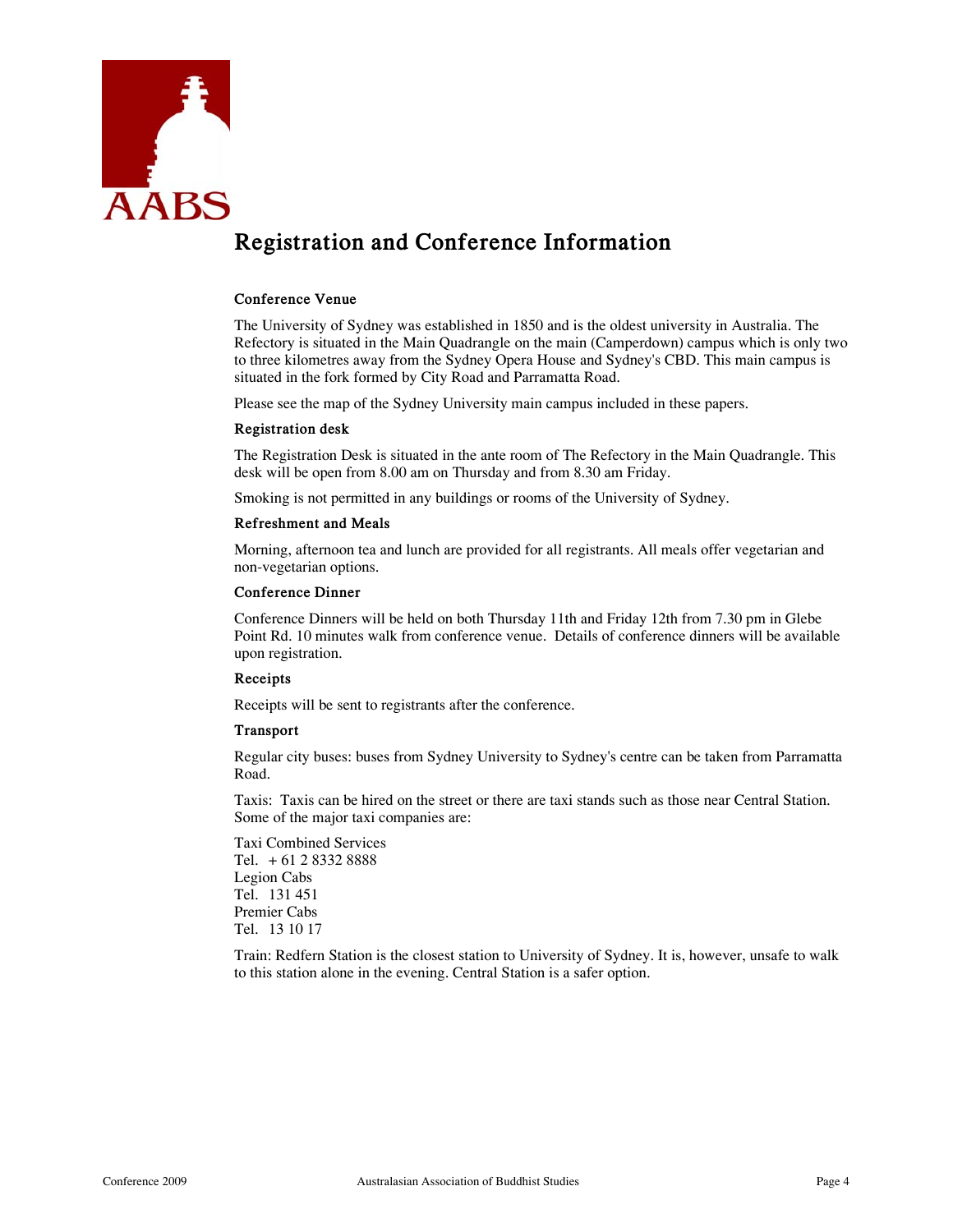

#### **Automatic Teller Machines**

The University campus has a number of banks, as well as 24-hour ATMs (Automatic Teller Machines). Nearby ATMs are located in the Holme Building and Wentworth Building.

#### **Public telephones**

Nearby public phones on the campus are situated in the Holme Building, Wentworth Building and Fisher Library.

#### **Food and shops**

Sydney University is walking distance from Glebe Point Road (Glebe) and King Street (Newtown) where there are restaurants, cafes, and shops and cinemas. Restaurants offer a variety of cuisines. Some restaurants are BYO. The shopping centre on Broadway (Bay Street) is also a very short walk from the University.

### **Emergencies**

To call the emergency services (police, fire, ambulance), dial 000 from any telephone in Australia.

Emergency and security on campus: Security Service at University of Sydney is available 24 hours, 7 days a week. Contact number is x13333. The internal telephone from which the Security Service can be reached is located in the John Woolley Building on the level three (entrance level), on the left side from the entrance door.

### **First Aid**

Ask at reception desk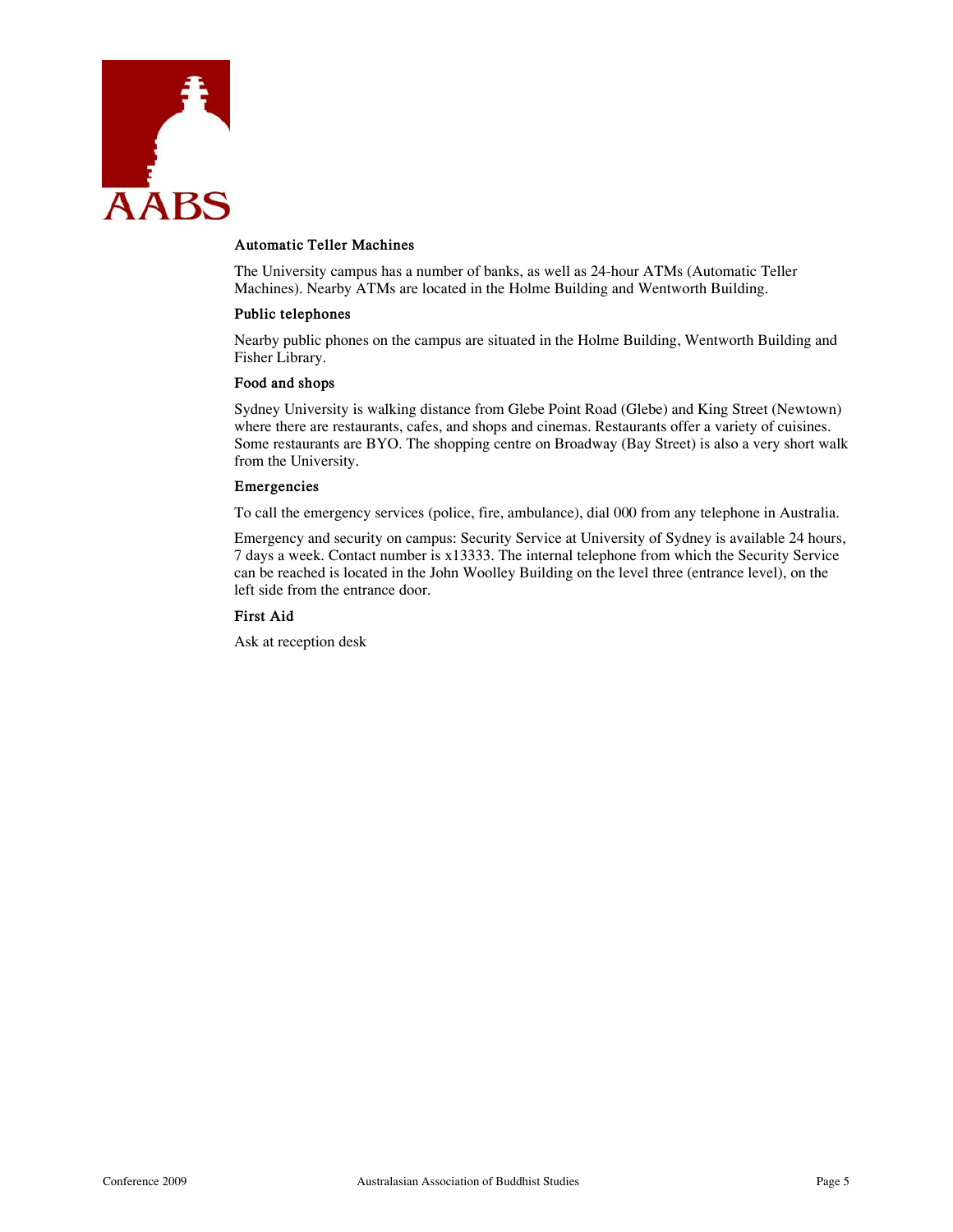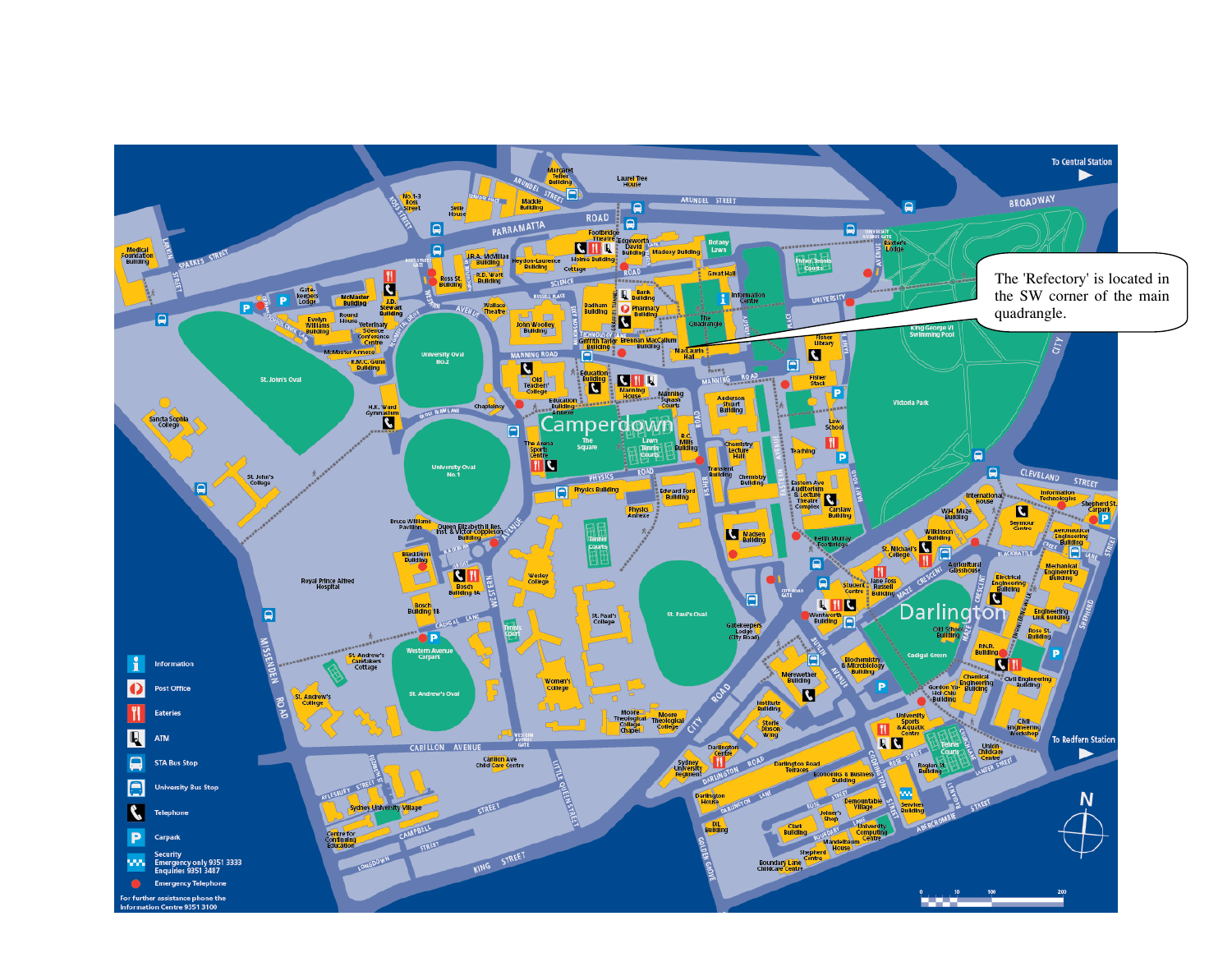

# **Conference Schedule**

| Thursday                       |                                |                                                                             |
|--------------------------------|--------------------------------|-----------------------------------------------------------------------------|
| 8.00-9.00                      | Registration                   | Coffee/tea and light refreshments will be available                         |
| 9.00-9.15                      | Welcome                        | Conference Chair - Dr Drasko Mitrikeski                                     |
|                                |                                | Postgraduate Awards                                                         |
| 9.15-10.15                     | <b>Keynote Address</b>         | Professor Adrian Snodgrass                                                  |
| 10.15-10.30                    | <b>Morning Break</b>           | Coffee/tea and light refreshments will be available                         |
| 10.30-12.00                    | Session - Transmission         | Dr Mark Allon                                                               |
|                                | of Buddhism                    | Dr John Jorgenson                                                           |
|                                |                                | Dr Judith Snodgrass                                                         |
| 12.00-1.00                     | Lunch                          | Vegetarian options will be available                                        |
| $1.00 - 2.30$                  | Session - Buddhist             | Dr Andrew McGarrity                                                         |
|                                | Philosophy                     | Peter Jilks                                                                 |
|                                |                                | Paul Brownell                                                               |
| 2.30-2.40                      | Afternoon Break                | Coffee/tea and light refreshments will be available                         |
| $2.40 - 4.10$                  | Session - Buddhism in          | Dr Brendon Stewart                                                          |
|                                | the West                       | Meredith Hughes                                                             |
|                                |                                | Dr Glenys Eddy                                                              |
| 4.10-4.30                      | Afternoon Break                | Coffee/tea and light refreshments will be available                         |
| $4.30 - 6.30$                  | Session - Buddhist             | Dr Douglas Osto                                                             |
|                                | Philosophy 2                   | Dr Edward Crangle                                                           |
|                                |                                | Dr Peter Oldmeadow                                                          |
|                                |                                | Iain Sinclair                                                               |
| $7.00 -$                       | Conference Dinner              |                                                                             |
| Friday                         |                                |                                                                             |
| $8.\overline{30-9.15}$         | Registration                   | Coffee/tea and light refreshments will be available                         |
| 9.15-10.15                     | <b>Keynote Address</b>         | Professor Geoffrey Samuel                                                   |
| $10.15 - 10.30$                | <b>Morning Break</b>           | Coffee/tea and light refreshments will be available                         |
| 10.30-12.00                    | Session - Text and             | Dr Drasko Mitrikeski                                                        |
|                                | function                       | Chang Tzu Shi                                                               |
|                                |                                | Chris Clark                                                                 |
| 12.00-1.00                     | Lunch<br>Session - Buddhism in | Vegetarian options will be available                                        |
| $1.00 - 2.30$                  |                                | <b>Trevor Robertson</b>                                                     |
|                                | Australia                      | Gesar Temur                                                                 |
|                                | Afternoon Break                | <b>Bhante Sujato</b><br>Coffee/tea and light refreshments will be available |
| $2.30 - 2.40$<br>$2.40 - 4.10$ | Session - Buddhism in          | <b>Clarke Scott</b>                                                         |
|                                |                                | <b>Ruth Gamble</b>                                                          |
|                                | Practice                       | Dr Peter Friedlander                                                        |
|                                | Afternoon Break                |                                                                             |
| 4.10-4.30<br>$4.30 - 5.30$     | Session - Buddhism in          | Coffee/tea and light refreshments will be available<br>Dr Malcolm Voyce     |
|                                | Practice 2                     | <b>James Stewart</b>                                                        |
|                                | <b>AABS AGM</b>                | <b>AABS AGM</b>                                                             |
| 5.30-6.30<br>$7.00 -$          | Conference Dinner              |                                                                             |
|                                |                                |                                                                             |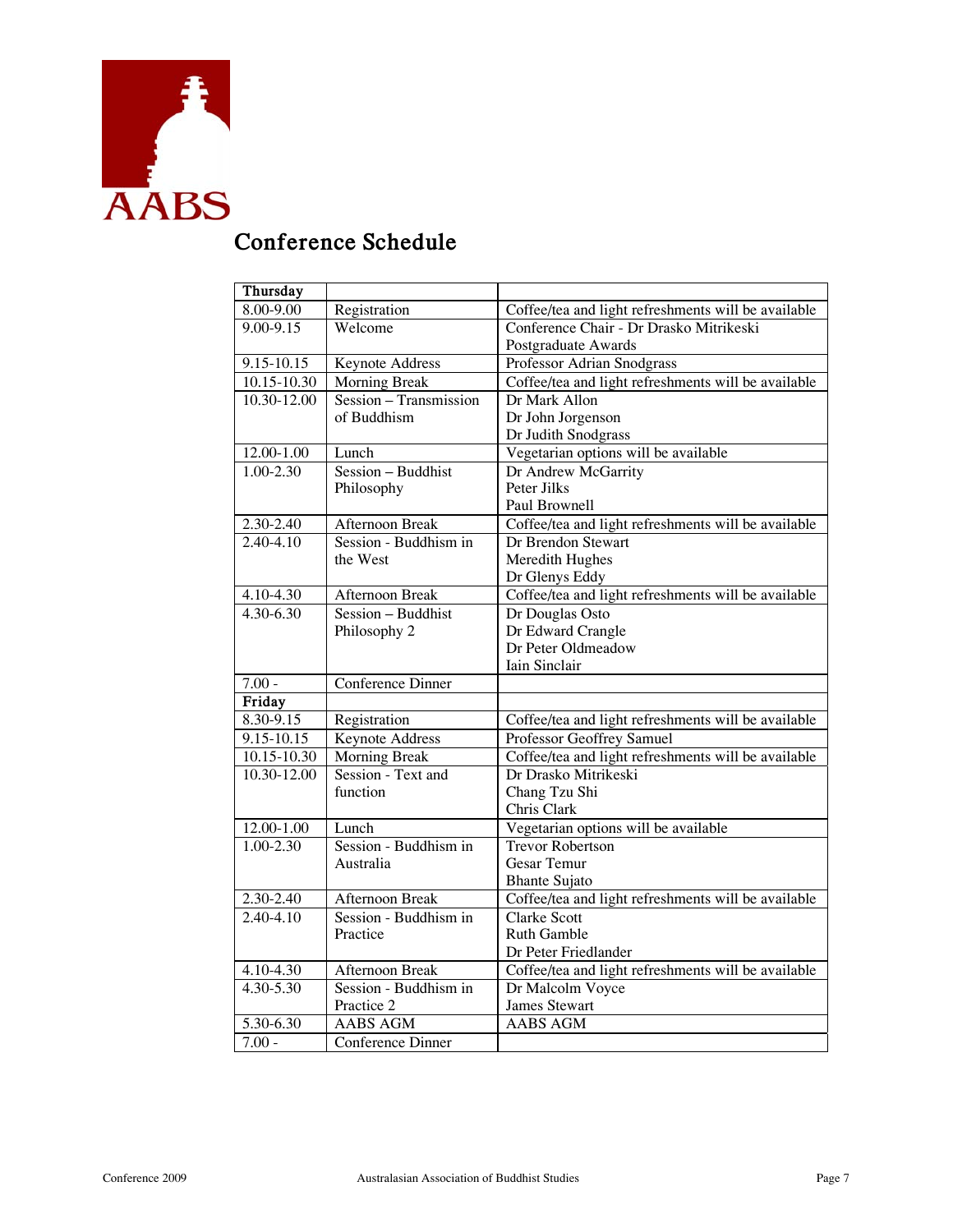

## **Notes for Presenters**

#### **Instructions for Presenters**

Speakers should ensure that their equipment needs are met before the start of the session in which their paper appears. Time taken to set up and troubleshoot technical problems during your session cannot be allowed to erode your presentation time. Each presenter has 30 minutes, which includes 5-10 minutes for questions. Papers should therefore be approx. 20 minutes long (25 minutes at maximum). Participants who wish to move about during sessions may do so during question time but please be considerate of presenters and recognise that conversations immediately outside the conference room may disturb those inside.

Keynote Addresses will run 45 minutes; there will be 15 minutes allocated after each Keynote Address for questions.

#### **Equipment provided**

The room is fully equipped with computer and audio visual facilities, including data projection, and overhead camera. The system is compatible with both PC and Macintosh. Please liaise with conference staff BEFORE your panel commences to familiarize yourself with the system. The simplest, quickest and most reliable way to use a Powerpoint presentation is to have it mounted on the desktop in advance. If you could provide a file before the conference we will do this for you. Assistance will be available.

#### **Advice for Session Chairpersons**

Please keep strictly to the time limits of each session. Each conference session should be structured as follows:

0-20 minutes in: first paper.

20-30 minutes in: first paper questions

30-50 minutes in: second paper.

50-60 minutes in: questions for second paper.

60-80 minutes in: third paper.

80-90 minutes in: questions for third paper.

When the speaker has approached the 20 minute mark a warning bell should be rung. At 25 minutes two bells should be rung. At the 28 minute mark, if the speaker has not stopped, it is the responsibility of the chair to stop the speaker allowing a few minutes to allow the next speaker to prepare.

Regrettably at previous conferences this timetable has been disrupted by presenters stopping to adjust the technology needed for their presentations. It is the responsibility of the presenter to ensure that their PowerPoint presentations are operational before they start their session. Under no circumstances should sessions be disrupted because of problems with technology.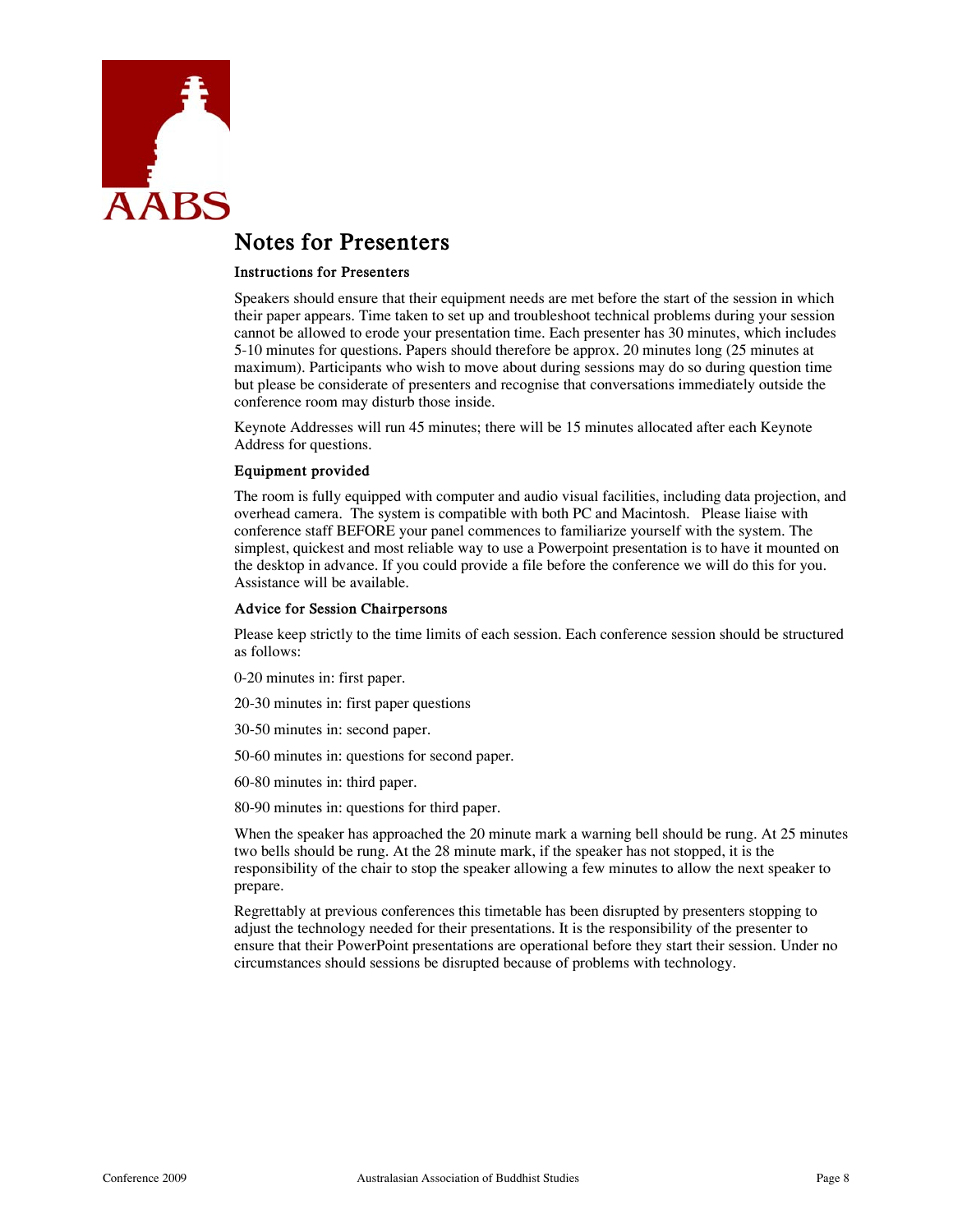

# **Keynote Speakers**

### **Adrian Snodgrass**

Adrian Snodgrass is Adjunct Professor in the Centre for Cultural Studies at the University of Western Sydney and Research Associate with the Faculty of Architecture at The University of Sydney.

### **Multiple Arms, Multiple Eyes, Multiple Heads, Multiple Rationalities.**

Recent books by prominent Buddhist scholars aim to repudiate the misconception that Buddhism is compatible with Western science, philosophy, logic and modernity. The discussion usually proceeds by reference to written texts deemed to resemble in some way Western philosophy. This approach locates the debate in an arena dominated by Western pre-assumptions. It ignores the elements of Buddhism that many practising Buddhists consider primary: myth, ritual, faith, what happens after death. That is, this approach ignores the religious aspects of Buddhism. This presentation focuses on the 'Other' Buddhism, the embarrassing Buddhism. By analysing a single iconographic image, that of Avalokitesvara with a thousand hands and a thousand eyes, it attempts an anamnesia, a reminder that if we are to render Buddhism rational, the notion of 'different rationalities' needs to be stretched till it snaps.

### **Geoffrey Samuel**

Geoffrey Samuel is currently a Professor in the School of Religious and Theological Studies at Cardiff University. Professor Samuel has had a long association with Australian universities, having previously worked in sociology at Newcastle University and over semester two next year he will be holding the position of Visiting Professor in Buddhist Studies at the University of Sydney.

### **Buddhism and a Sustainable World: Some Reflections**

There is no doubt that Buddhist thought, above all through its stress on the mutual dependence of all phenomena, contains resources that have been important for those working towards a more ecologically aware and sustainable way of life. The works of Buddhist-inspired writers such as Joanna Macy and Gary Snyder have helped create and shape the new ecological consciousness.

But these thinkers are essentially engaged in creating a new and contemporary Buddhism. Historically, Buddhist literature had relatively little explicit concern with environmental awareness, protection or sustainability.

In this keynote address, I examine some of the writing in this area, but suggest that the actual practice of Buddhist societies, particularly in Tibet and the Himalayas, often did engage quite deeply, if at a less explicit level, with environmental and ecological issues. I suggest that these societies have useful lessons for us today in the search for a sustainable world.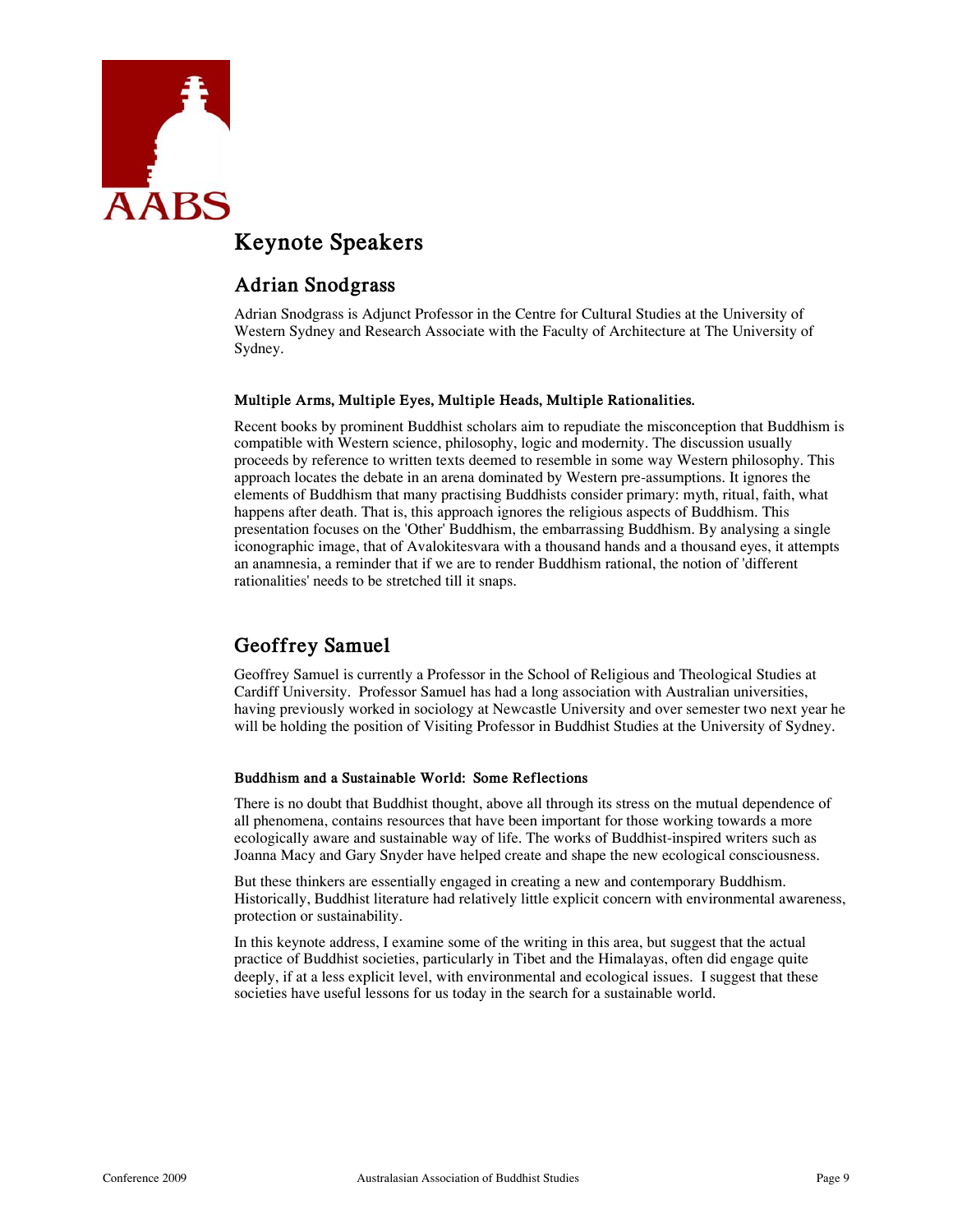

### **Presenters**

### **Mark Allon**

### **Mahāyāna in Gandhāra**

This paper will introduce recently discovered evidence from inscriptions and manuscripts of a Mahāyāna presence in Gandhāra (eastern Afghanistan and northern Pakistan) at a relatively early period, that is, in and around the first three centuries of the Common Era and discuss the significance of these discoveries for the study of early Mahāyāna in general and Gandhāra in particular.

### **Paul Brownell**

### **Defining and Understanding Hermeneutics in the Yogācāra Text dbus dang mtha' rnam par 'byed pa kyi 'grel ba (The Commentary on Differentiating the Middle from the Extremes)**

This paper will discuss the hermeneutics outlined in this seminal Yogācāra text, root verses by Maitreya and commentary by Vasubandhu. In particular, it will address the concept of a soteriological hermeneutic. For a vast number of reasons, Buddhist scholarship in its endeavour to gain legitimacy in the eyes of Western philosophers, has tended to marginalise the soteriological aspects of Buddhism, especially in Yogācāra Buddhism. Through an analysis of this important work, this paper will illustrate the significance of the role played by soteriology in Buddhist intellectual thought, and analyse the reasons why this concept is not included in most discourses on Buddhist philosophy.

### **Chris Clark**

### **Buddhaghosa as depicted in the Buddhaghosuppatti**

Buddhaghosa is unquestionably one of the best known figures of Theravāda Buddhism. He is attributed with compiling many of the commentaries (aṭṭhakathās) and composing the highly influential meditation text, the Visuddhimagga. However the way in which he is depicted in Pāli hagiographies has not been the subject of much research. This paper will analyse the Buddhaghosuppatti, or the "arising of Buddhaghosa", thought to be composed in 15th century Burma by a monk named Mahāmaṅgala. Reference will also be made to an earlier account of Buddhaghosa's life found in the second part of the Mahāvaṃsa, the Cūlavaṃsa. I wish to analyse how these texts portray Buddhaghosa's character and will draw attention to the literary techniques employed to facilitate this portrayal. Consideration will be given to how the likely social structures within which Mahāmaṅgala lived may have influenced this text.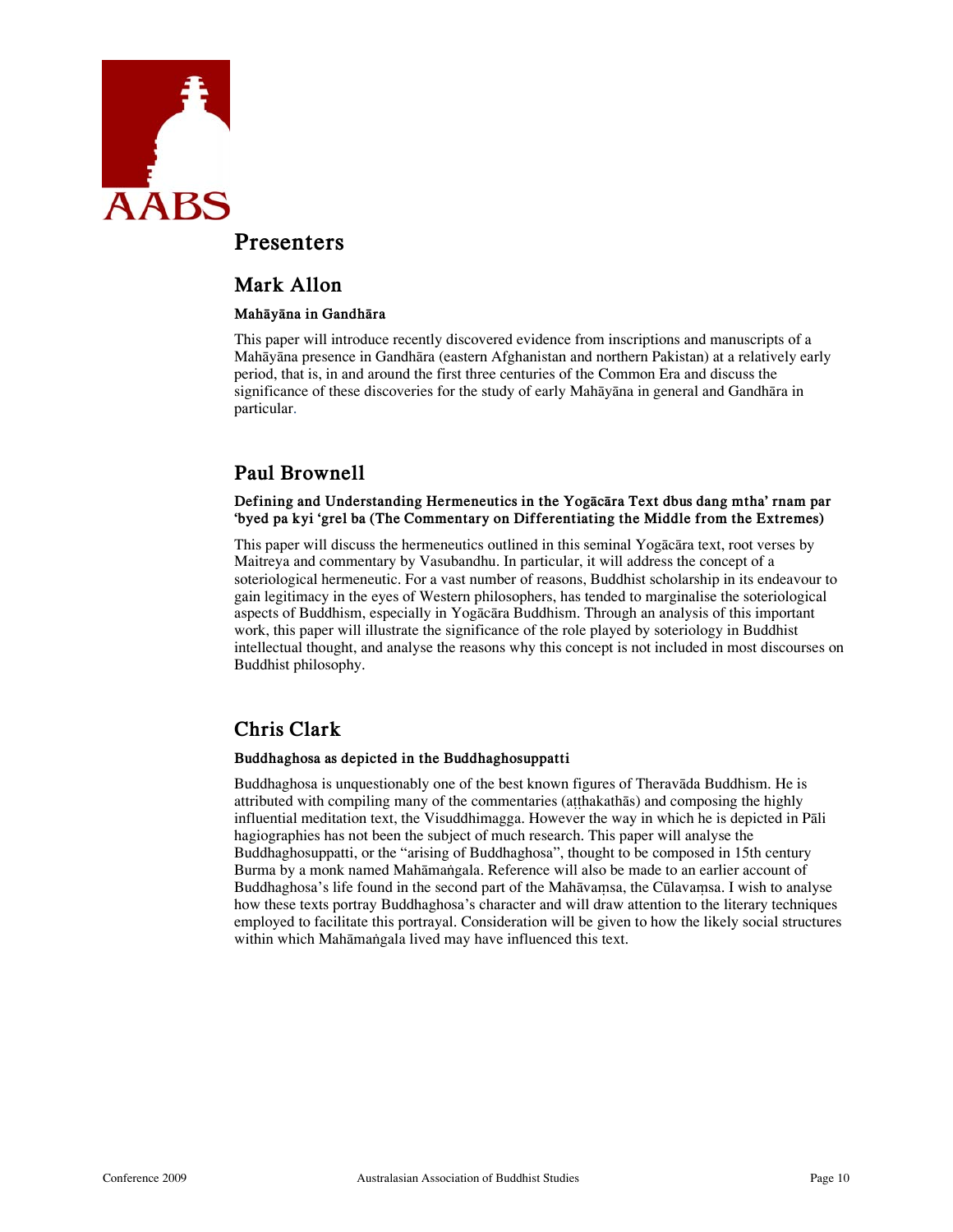

### **Eddie Crangle**

### **Buddhism and the Construction of the Enemy**

Research of the psychologist Witkin demonstrates that we prefer two main styles of thinking, in a continuum of cognition. The pluralist cognitive style places a primary emphasis on differences. The globalist cognitive style emphasises identity. Some cognisers prefer a synthesis of both styles. The dynamics of preferred cognitive styles works across both institutions and religious traditions.

Familial, social and cultural consensus structures reality a certain way. Thus, individuals, institutions and other groups promote and reinforce sophisticated forms of discrimination that produces and reinforces 'self' over against 'other.' Here, strict preference of one particular cognitive style can lead to perception of 'the other' as 'the enemy.' That is, the movement of perceived pluralism to its extreme tends to radicalise the 'self' and the 'other,' whereby the 'other' becomes perceived and demonised as the 'enemy.

The dynamics of preferred cognitive styles can be applied to Buddhist meditation. In its own way, Buddhist contemplative praxis, through a convenient marriage of intellectual and intuitive knowledge, thus aims to reconnect consciously with the primordial ground or emptiness (śunyatā), i.e. the void potential that produces the plurality of all things in existence.

Buddhist contemplative practices involve a synthesis of both cognitive styles that lead to a revision of the notion of 'self' wherein there is a conflation of 'one' and 'many.' When thinking stops, and the constructed boundary of 'inner' and 'outer' is known as invalid, the contemplative eventually penetrates through to the central realisation that one derives from emptiness, while being the universe itself. Thereby arises the opportunity to engender great compassion.

From this, the meditator knows fully that the so-called 'other' or 'enemy' is an erroneous perception with profound implications. In this way, familiar scenes and situations are transformed in the most positive way.

### **Glenys Eddy**

#### **Methodology and Meditative Experience: Evaluating My Experience of the Hindrances as an Interpretive Tool for Vipassana Field Research**

The academic study of religious experience has always attracted strong criticism. Notable among its critics, Robert Sharf and Thomas Tweed maintain that the correct subject matter of Religion Studies is not mental states or personal experiences inaccessible to researchers, but rather narratives, artifacts, and practices. However, contemporary forms of Buddhist practice popular in the West such as Vipassana and Zen, by emphasizing the experiential, highlight the need for methodology appropriate to the study of the nature of meditative experience in these contemplative settings. The data I collected during fieldwork, conducted between 2003 and 2005, at the Blue Mountains Insight Meditation Centre in Medlow Bath NSW, highlights the role of experiential learning in practitioners' religious socialization and commitment to the Buddhist path.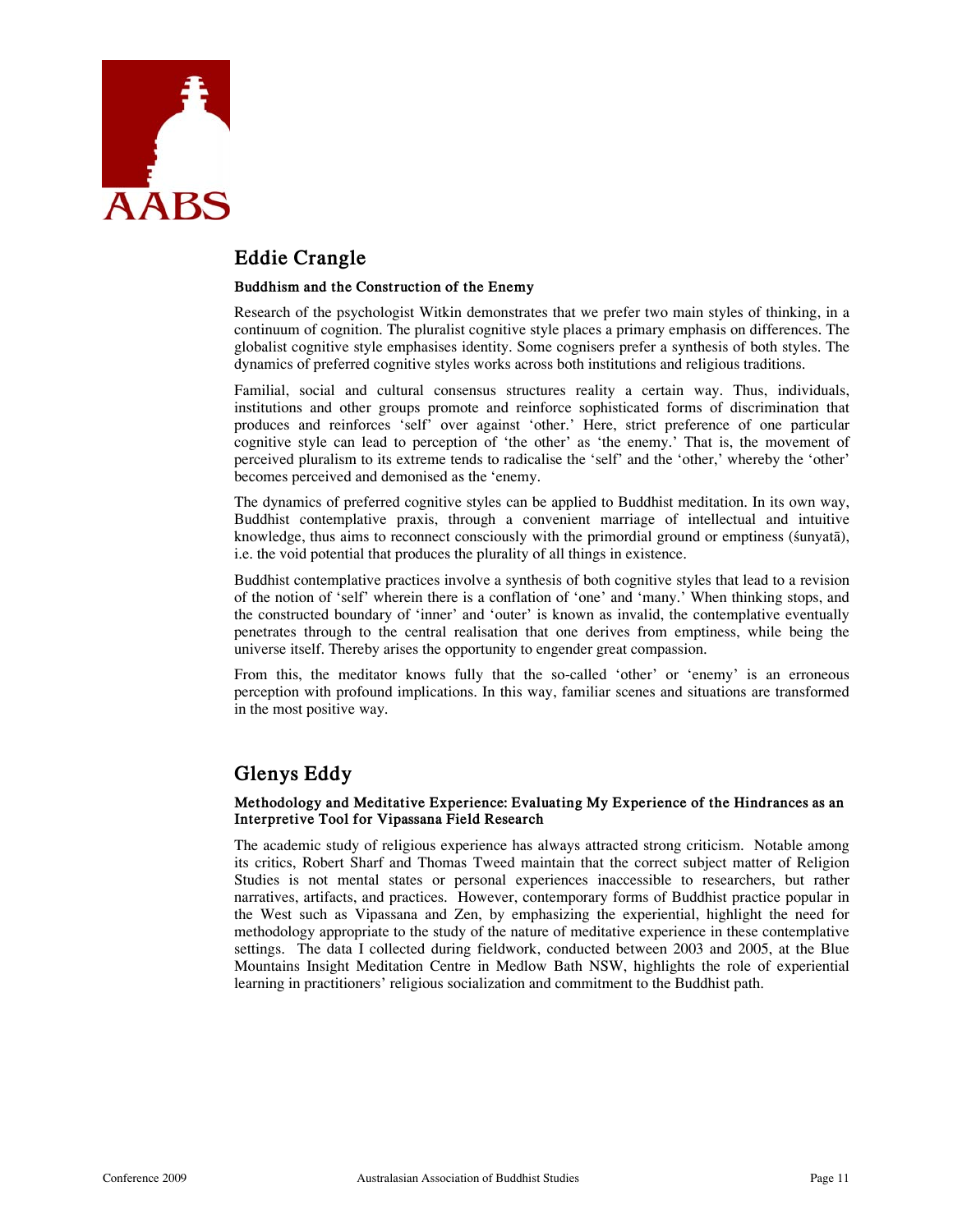

This paper examines the methodological issues involved in using one's own meditation experience as an interpretive tool for understanding that of others. In order to do this, I reflect upon my experience of learning to identify and work with the hindrances, outlined in the Satipatthana Sutta as five mental states that hinder the meditator's development of mindfulness. This was a significant step for me in understanding both the effectiveness of Vipassana as a self-transformative technique, and in understanding the application of doctrine as a guide for practice. However, this experience was not shared by any of my interview respondents, who instead considered the experiential understanding of dukkha, "suffering", and anicca, "impermanence" to be more significant in their engagement with the Buddhist path. By outlining the usefulness and the limitations of my own experience as an interpretive tool, I demonstrate the researcher's reflexive need to locate and interpret their own experience in the context of their fieldwork data.

### **Peter Friedlander**

### **Surati and nirati: mindfulness and awareness**

In Kabīr verses *surati* and *nirati* are a key pair of terms which relate to two states of consciousness. However, the meanings of the terms were widely discussed, and continuously re-interpreted, during the twentieth century. In this paper I will trace some of the major steps in the evolution of these understandings in order to show how the interpretation of the terms consistently reflected what the authors wanted to see in the terms. I will also demonstrate that considering these terms in relation to the related Buddhist term of mindfulness, *sati*, makes it possible to see meanings in the terms which were missed by all their Hindu interpreters.

### **Ruth Gamble**

#### **Dancing with the Censor: Dondrup Gyal on Buddhism**

Dondrub Gyal [don sgrub rgyal 19 – 1985] is often described as "the father of modern Tibetan literature". He was at the forefront of a movement to reclaim and reform Tibetan literature after the excesses of the Cultural Revolution. This reclamation was a delicate act; the ruling Chinese Communist Party was still very suspicious of Tibetan as the language of both "splittists" and "old brains" [glad ba snying pa], and this meant that all published writing in Tibetan was carefully monitored for subversive elements. Dondrub Gyal, like many artists working within this regime, used several techniques to subvert this monitoring of subversive elements: he punned, satirized and was sometimes so obvious with his criticism that he hid his meaning in plain sight.

Yet, despite this critique of the ruling regime Dondrub Gyal did not seek a return to the old Tibet either. Indeed he was very critical of the old regime, and of what he saw as "blind faith". In works such as Tulku, A Narrow Path and his most famous poem Waterfall of Youth, he called for a reassessment of Tibet's Buddhist heritage, enraging many conservative critics - many of whom dismissed his work as anti-Buddhist - while at the same time amassing a new generation of fans and imitators who read his work as a call to reform. In this paper I will examine these three works attitude to Buddhism, asking whether Dondrub Gyal which parts of Dondrub Gyal's work were an attempt to bypass the censor, which parts were a call for the re-form of Tibetan Buddhism, and which parts, if any, are truly "anti-Buddhist."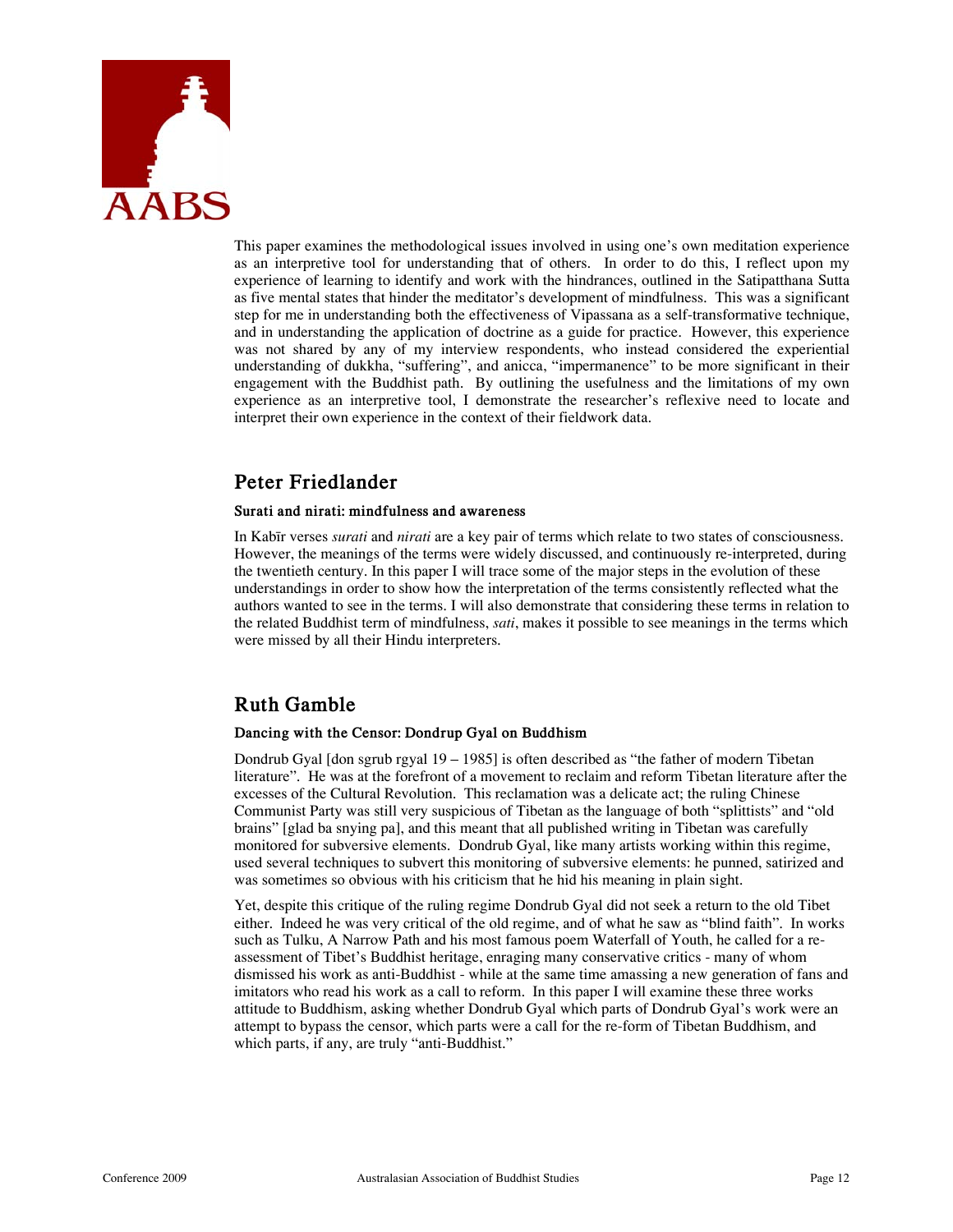

### **Meredith Hughes**

#### **Concepts and Practices of Disruption and Interrogation in Contemporary Art and Indo Tibetan Buddhism, A Practice Based Enquiry**

'MY VOWS', was made in France by Annette Messager in 1988. It is a compelling object for numerous reasons; the social and political context from which it emerged, the materials from which it is made, their complex configuration and, not least of all, the impact of the work when viewed in a gallery context. Commentary that surrounds the work has tended to locate it temporally and politically in the tumultuous context of the post 60's student riots in France and theoretically it has been connected with ideas from feminism and post modernism.

These accounts of the work come from the decade following its inception. Although 'My Vows' continues to be exhibited periodically in contexts different to those surrounding its beginnings, it is commonly exhibited within cues that establish its relevance within the referents of these theoretical frameworks.

My own encounter with the work however, initially in reproductions and then with the actual work, has not reflected available commentaries. My own reading was immediately connected to a range of ideas from Indo Tibetan Buddhism that I have become increasingly engaged with over the past seven years or so. The commentaries I have mentioned that I have met with via the art education environments I have occupied in roughly the same time frame (seven years), make sense intellectually and artistically. I have however, continued to be left with questions about why, in understanding this particular work, Indo Tibetan Buddhism has resonated more powerfully, conceptually and experientially.

These questions have offered an opportunity to unpack aspects of coming to know this work via the frameworks and sensibilities that have shaped my experience as a viewer.

They therefore have inevitably required me to consider the influence of Indo Tibetan Buddhist ideas in contemporary cultural life alongside considerations informed by the arts.

Such considerations have driven an investigation where I have considered alternative paradigms that have shaped conceptions of the subjective and that have therefore informed my reading of the work. These paradigms consist mainly of aspects of the trajectory of Western intellectual thought that has shaped contemporary theory and of Indo Tibetan Buddhist senses of the subjective that are available to me in a contemporary context. Although different in intention, scope and context and therefore generative of different possibilities in reading 'My Vows', some illuminating similarities between the Western intellectual tradition and this tradition of Buddhism have emerged. These concern the functions of disruption and interrogation in Indo Tibetan Buddhist ideas and practices and contemporary art.

In this presentation I will discuss the disruptive and interrogative tendencies of these two fields of thought and practice that have emerged in my research. My presentation will include images of the work 'My Vows' and images of my own studio work that has fuelled the development of research questions.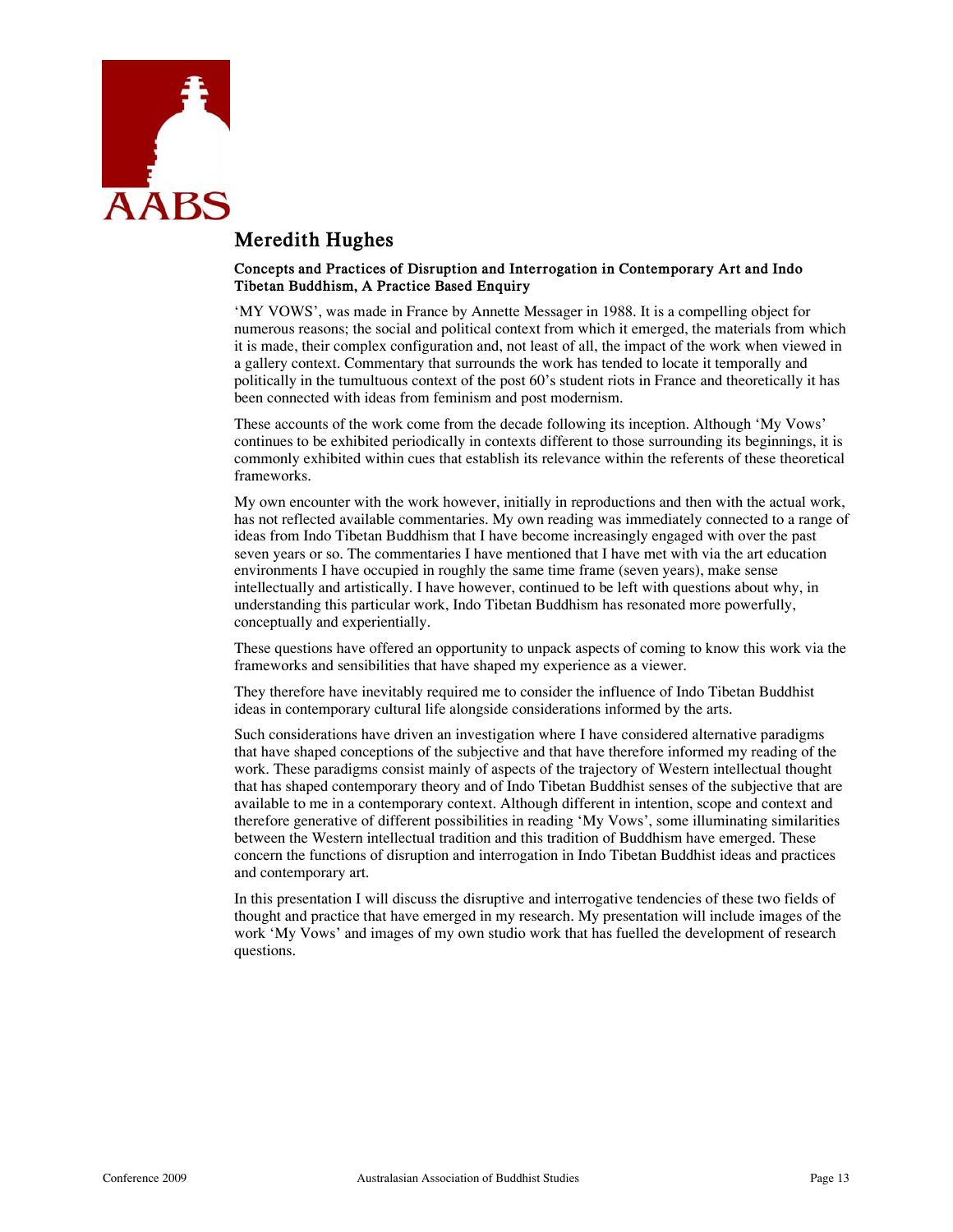

### **Peter Jilks**

### **A Development in the Notion of Irreversibility (avaivartika) on the Bodhisattva Path**

I will show how exegesis on irreversible bodhisattvas gradually became more and more complicated and of less and less practical significance because of a major development in Mahāyāna soteriological theory.

I will argue that prior to Dharmakirti, Buddhist soteriology was strongly shaped by the belief that an effect could be inferred on the basis of a cause. Thus, if it could be established that a bodhisattva had gained a certain realisation (e.g. anupattidharmakakṣānti) then his progress toward enlightenment was guaranteed since such a realisation was a key cause for the attainment of Buddhahood. It was not something that could lead to the nirvāṇa of a śrāvaka or pratyekabuddha. However, once Dharmakīrti had established that only causes could be inferred from effects, and not vice-versa, the whole treatment of irreversibility changed. Later commentators such as Haribhadra and Ratnākaraśānti concerned themselves not so much with exoteric meaning of the Buddha's teaching on irreversible bodhisattvas, but instead used their commentaries on it as an opportunity to assert the views of their own particular philosophical systems.

In short, I aim to show that although an early Buddhist truth claim concerning the path was negated by a development in epistemology, later commentators were nevertheless able to use the earlier material as a basis that supported and validated a more developed and systematised soteriological theory.

### **John Jorgenson**

### **Colloquial Chinese and the problem of the accurate transmission of Chan Buddhism into Korea, Japan and Vietnam**

Unlike other East Asian Buddhists, Chan monks used much colloquial Chinese to represent dialogues between masters and pupils. These dialogues came to be used to spark enlightenment in readers. But as time passed even Chinese Chan monks often failed to understand the colloquial, slang and dialect of earlier times. Yet the need for accurate representation became more crucial as gong'an and huatou were made core techniques in Chan. However, attempts were made to standardise the language in the Chan koine of the Song dynasty with the editing of the Jingde chuandenglu by a court academician in 1104.

The dominance of kanhua Chan of Dahui Zonggao (1089-1163) and its use of the huatou created even more stress on exact soteriological or "live language." This dominance occurred around the time Chan was introduced into Japan and Vietnam, posing even greater difficulties for non-native speakers of Chinese. Chan was introduced earlier into Korea, but there were few traces of the Chan colloquial there until the time of Chinul, who adopted kanhua Chan after he read Zonggao's works in 1197. While the records for Vietnam are sparse, it seems imitations of incidents in the Jingde chuandenglu began almost immediately after 1104, and kanhua Chan was first introduced in the 13th century. Early attempts to introduce Chan into Japan were abortive, partly because Japanese could not read the colloquial. Eisai (1141-1215) and Dogen (1200-1235), the Chan founders in Japan, also used the Chinese colloquial sparingly. It was only after many Japanese monks studied Chan in China and Chinese masters came to Japan that the colloquial was widely used, but even then many problems emerged.

Study of this colloquial, rather than just lineages and thought, tells us much about the differences and commonalities of Chan in China, Korea, Vietnam and Japan.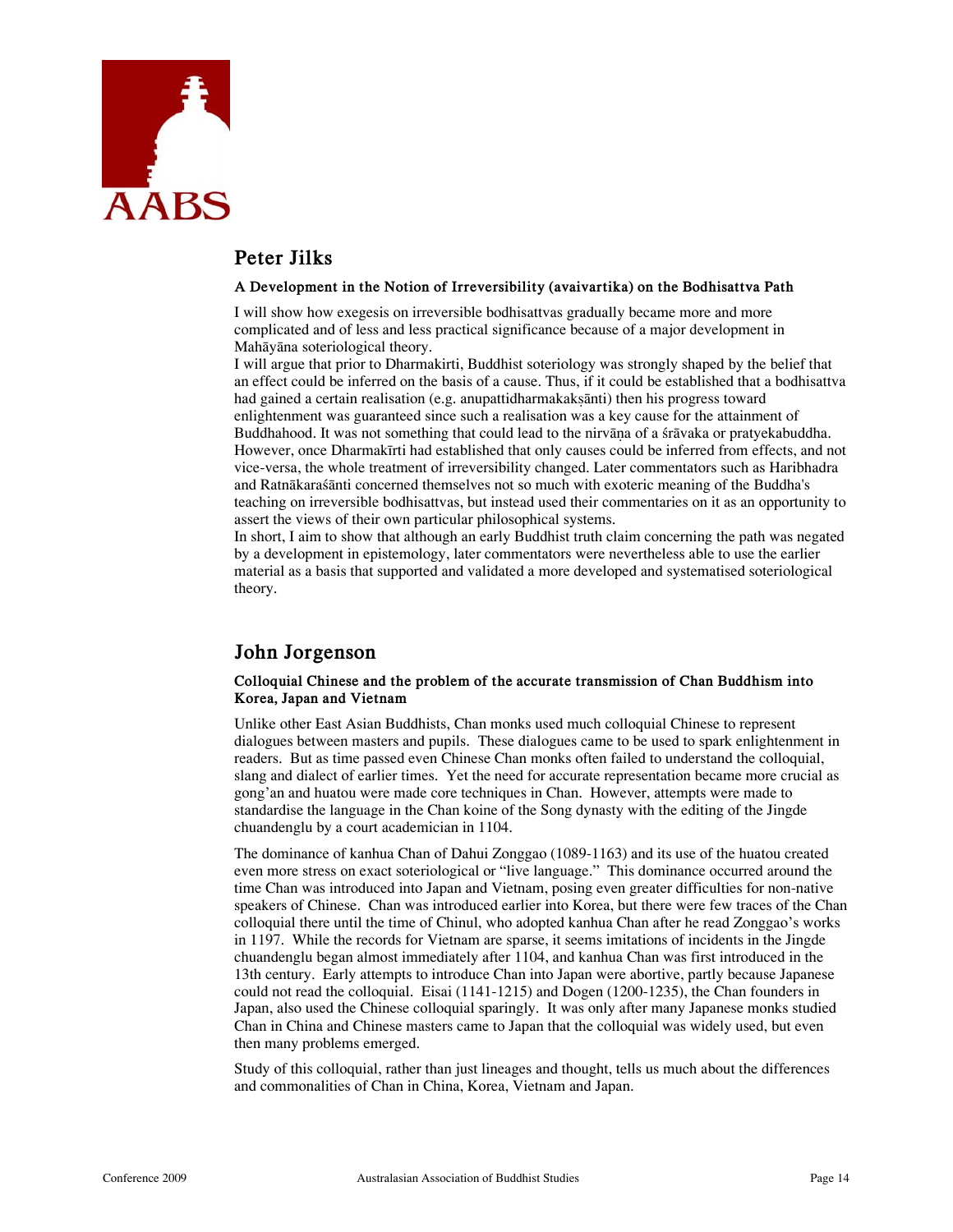

### **Andrew McGarrity**

#### **The Logic of Omniscience: A Madhyamaka Buddhist Argument for Realising the Emptiness of All Things**

Within the religious and philosophical milieu of Classical India, the claim for the personal authority of the Buddha was, unsurprisingly, central to how Buddhist thinkers defined themselves against their 'Hindu' opponents. Fundamental for this claim was the assumption of the Buddha's omniscience. While this would seem to be a matter of faith which falls outside the domain of rational enquiry, this paper examines how Buddhist thinkers of the Madhyamaka school did indeed attempt to mount a logical defence of one aspect of omniscience. Specifically, I examine the Madhyamaka claim that seeing the emptiness of one thing is tantamount to seeing the emptiness of all things. For Mādhyamikas, all things are said to be, in the final analysis, empty of inherent nature, hence, the Buddha's omniscient insight into the nature of all things is said to be precisely the realization of universal emptiness. This insight into the nature of all things is held to occur, for a Buddha, in precisely the direct insight of the nature of just one thing, hence the nature if all things is said to be seen in a single instant. My paper will examine the contours of how this claim is defended in a philosophical setting, and how this defence draws upon highly sophisticated theories of negation, particulars and universals. What is especially of interest is the way that Buddhist thinkers refuse to abandon rational enquiry altogether even within this context of what appears to be an unverifiable faith-claim. It will thus be argued that this specific argument for omniscience, particularly in the light of the analysis it inspired, provides an insight into how the Buddhist tradition envisaged the relation between mystical insight and philosophical reasoning.

### **Drasko Mitrikeski**

### **Dharmadhatustotra: Nagarjuna's revolutionary corrective to his doctrine of emptiness**

This project aims to develop the most comprehensive study of Dharmadhatustotra, Nagarjuna's revolutionary corrective to his doctrine of emptiness, including the study of all existing canonical commentaries and the influence that the text has had to the present day. In doing so, the project will also uncover a vital but unexamined stream in the history of Buddhism, essential for understanding the contestations within the Tibetan Buddhist groups. The specific objectives of the project are:

To provide a critical edition and translation of the only existing Sanskrit manuscript of the Dharmadhatustotra,

To examine the doctrinal, religious and social consequences of the new doctrine introduced in the Dharmadhatustotra for Nagarjuna's opus as a whole and for the Buddhism of his time and place,

To provide an edition and translation of all existing canonical commentaries of the hymn in order to understand the influence of this work on the subsequent Buddhist traditions,

To produce a comparative study of all commentaries in order to determine how the text was historically understood and used,

In light of the results collected, to produce an extensive critical discussion on the role of the commentator both of the traditional Buddhist exegete and of the modern Western scholar,

To contribute to living Buddhism by providing a balanced view of the range of interpretations of the pivotal text, considered by many Tibetan schools to contain Nagarjuna's final philosophical position but virtually neglected by the academic audience.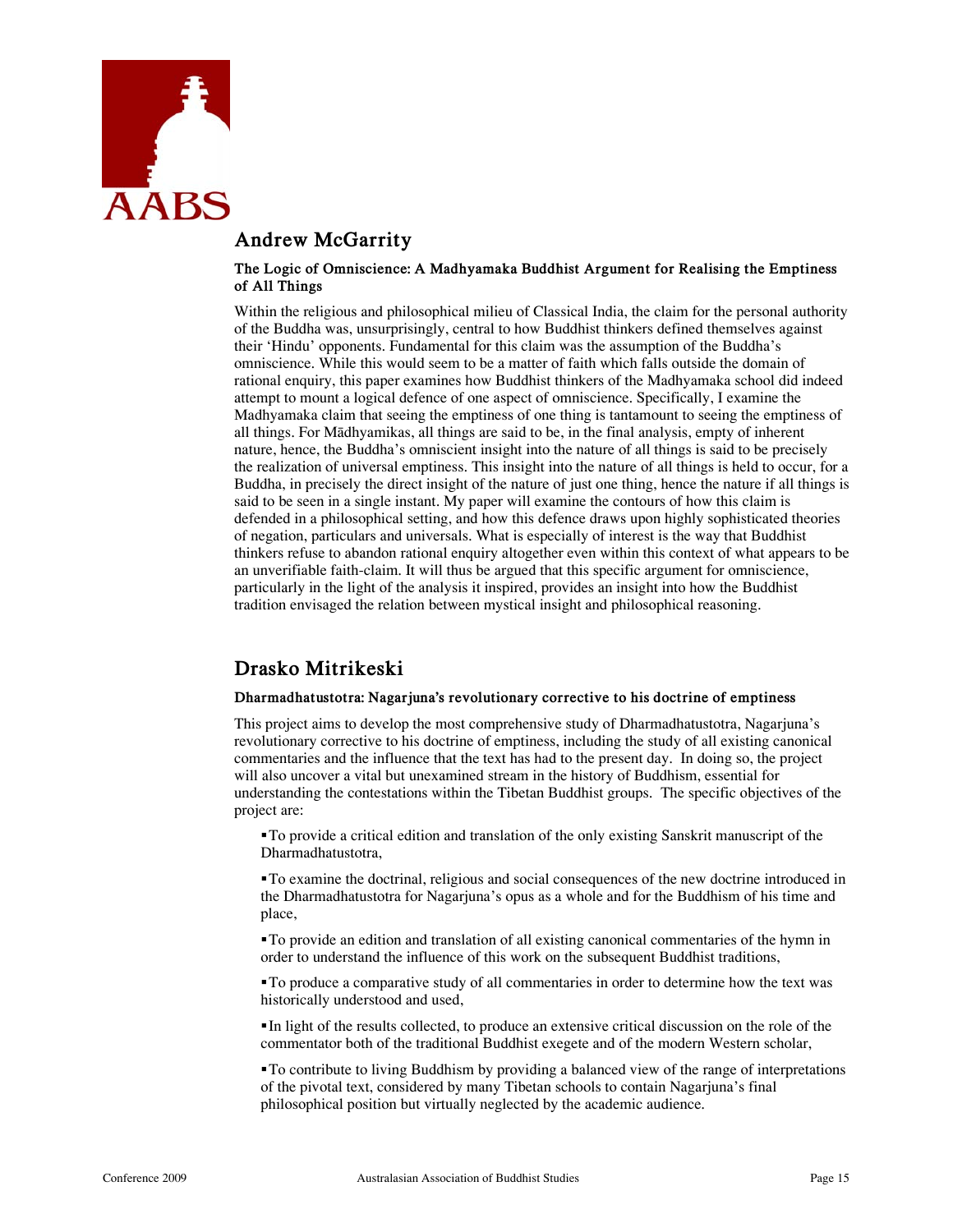

### **Peter Oldmeadow**

#### **Approaching the problem of dualism in Buddhism through Martin Heidegger**

This paper examines the approach of the German philosopher Martin Heidegger (1889 – 1976) to the problem of dualism and explores the usefulness of his approach to the study of dualism in Buddhism. Heidegger was operating within a Western philosophical tradition and his focus was on Western metaphysics and its implications. His critique of the Western philosophical tradition however provides a clearing in which important aspects of other traditions and cultures may come to light. This is particularly so in the case of Buddhism, with which his work has an obvious affinity. Analysis of the problem of dualism finds its clearest expression in Buddhism in the Yogacara school of Mahayana Buddhism, which analyses the human predicament and our entanglement in the cycle of ongoing unsatisfactoriness in terms of subject object duality. Heidegger, for his part, sees the dualist orientation in the Western metaphysical tradition as fundamentally distorting and a cause of cultural and personal alienation. In attempting a deconstruction of the dominant epistemological and metaphysical stance of the Western tradition Heidegger hoped that that the grip of the modern Western way of 'enframing' reality might be loosened and new attunement to Being might occur. This, in turn, may open up new ways of understanding other worlds.

### **Doug Osto**

### **A Comparative Look at Classical Sāṃkhya and Theravāda Buddhism**

In most modern exegeses, Classical Sāṃkhya has been described as a Hindu darśana based on a fundamental dualism between a plurality of selves (purusas) and the material world (prakrti). Theravāda Buddhism, on the other hand, has often been described as a system based on the radically different position of no-self (anattā). However, recent research has called into question many of the assumptions behind our current understanding of Classical Sāṃkhya. Based on some recent studies, I shall argue that it is inappropriate to translate puruṣa as 'self' or 'soul', or prakr̥ti as 'materiality'. Through close reading of key verses in the Saṃkhyakārikā, I argue that puruṣas are best understood as impersonal and unconditioned monads, which make both subjectivity and liberation possible. Moreover, following Burley's (2006) analysis, I apply a phenomenological interpretation of prakrti and view the 25 tattvas not as matter, but as establishing the necessary conditions for experience. Based on this new interpretation, I am able to demonstrate several points of contact between Classical Sāṃkhya and the Theravāda such as: both systems assert an unconditioned reality (purusa, nibbāna), beyond the realm of conditionality (prakrti, samsāra); both systems employ numeric schemas (25 tattvas, 5 khandhas) in order to provide an exhaustive list of the conditions necessary for any experience to occur; and both systems maintain that liberation can be attained through recognising all aspects of phenomenal reality as 'not self'. Thus I conclude that, while Sāṃkhya and the Theravāda often employ different vocabulary, their renunciate soteriologies both function to achieve the same aim: to escape from suffering through the radical renunciation of experience.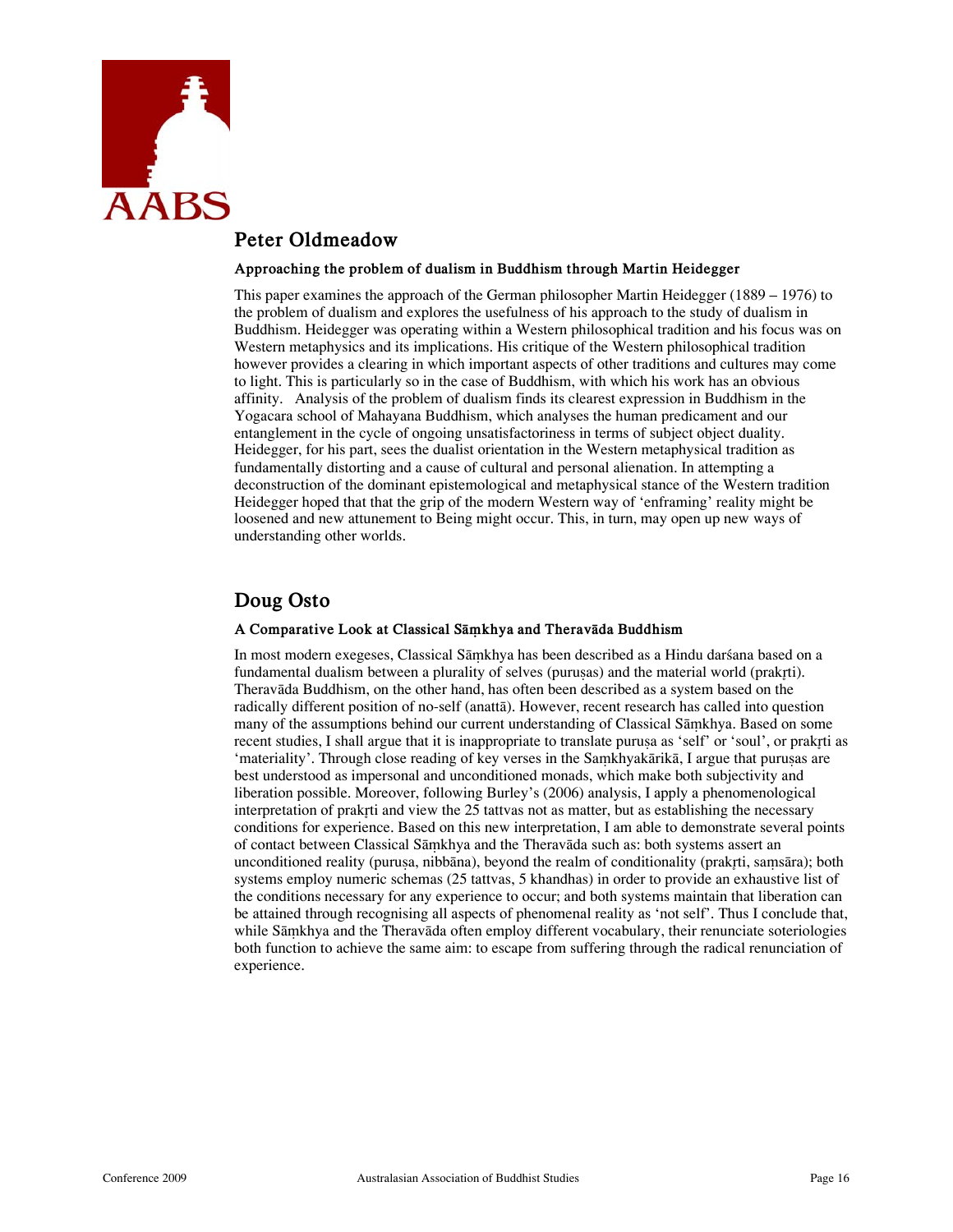

### **Trevor Robertson**

#### **Trends and Development in Theravāda Buddhism in Australia**

Buddhism has enjoyed a remarkable history of successful adaptation to cultures quite alien from that of its birthplace, India; such as China, Japan and Korea, for example.

In more recent times, this philosophy has begun to take root in the nation-states of the West, including Australia.

In my PhD thesis I am exploring one of Buddhism's traditions, Theravāda, as it attempts to find its place in Australia, where Mahāyāna, especially Zen and Tibetan traditions, appears to be attracting far greater numbers of converts. I have chosen, however, not to exclude some analysis of the Mahāyāna traditions because, unlike many traditional Buddhist countries where just one tradition arose to prominence, we are seeing all Buddhist traditions take root and each is bound to exert some influence on the other.

In this paper I want to focus on some of the challenges that Buddhism generally, and Theravāda in particular, faces in its quest to find a home in Australia in the twenty first century.

These challenges include the role of women in the conservative Theravāda tradition, Buddhism and science; what unites and divides the traditions; some of the trends likely to develop within Theravāda, and a review of some of the more trenchant criticisms of the tradition.

### **Iain Sinclair**

#### To Make or Not make Mandalas: Buddhist Controversies on the Value of Rituals

By the eighth century, the making of maṇḍalas had become firmly established in the repertoire of Buddhist ritual. However, its effectiveness was called into question during this period from two sides: by theorists who denied that it could completely replace the self-cultivation practices of the Mahāyāna, on the one hand; and on the other, by adherents of a new radical current in the Vajrayāna, formed under the influence of Śaivism, who sought to transcend ritual obligations altogether. This paper will briefly discuss these debates and their eventual resolution, of sorts, in the eleventh-century work of Advayavajra.

### **Clarke Scott**

#### **Madhyamaka Constructionism: Establishing the Unreal**

Given the Buddha's claim of Anātman is it possible to posit persons, existing as relative phenomena within the framework of a kind of interdependent dynamic system? I do just this by arguing that what is being rejected by the doctrine of anātman is not the existence of persons, but rather the existence of (1) a non-fabricated objective agent of experience, (2) any notion of an variant or invariant property of any kind, at any level of discourse which *is* the self or is acting *as* a self, and (3) intrinsic identity at any level. I will suggest that from within the framework of conventional discourse, persons are merely epiphenomenal and this scheme leaves intact functional first-person experience that resolves the tension between the seemingly contradictory thesis of noself and the givenness of first person experience.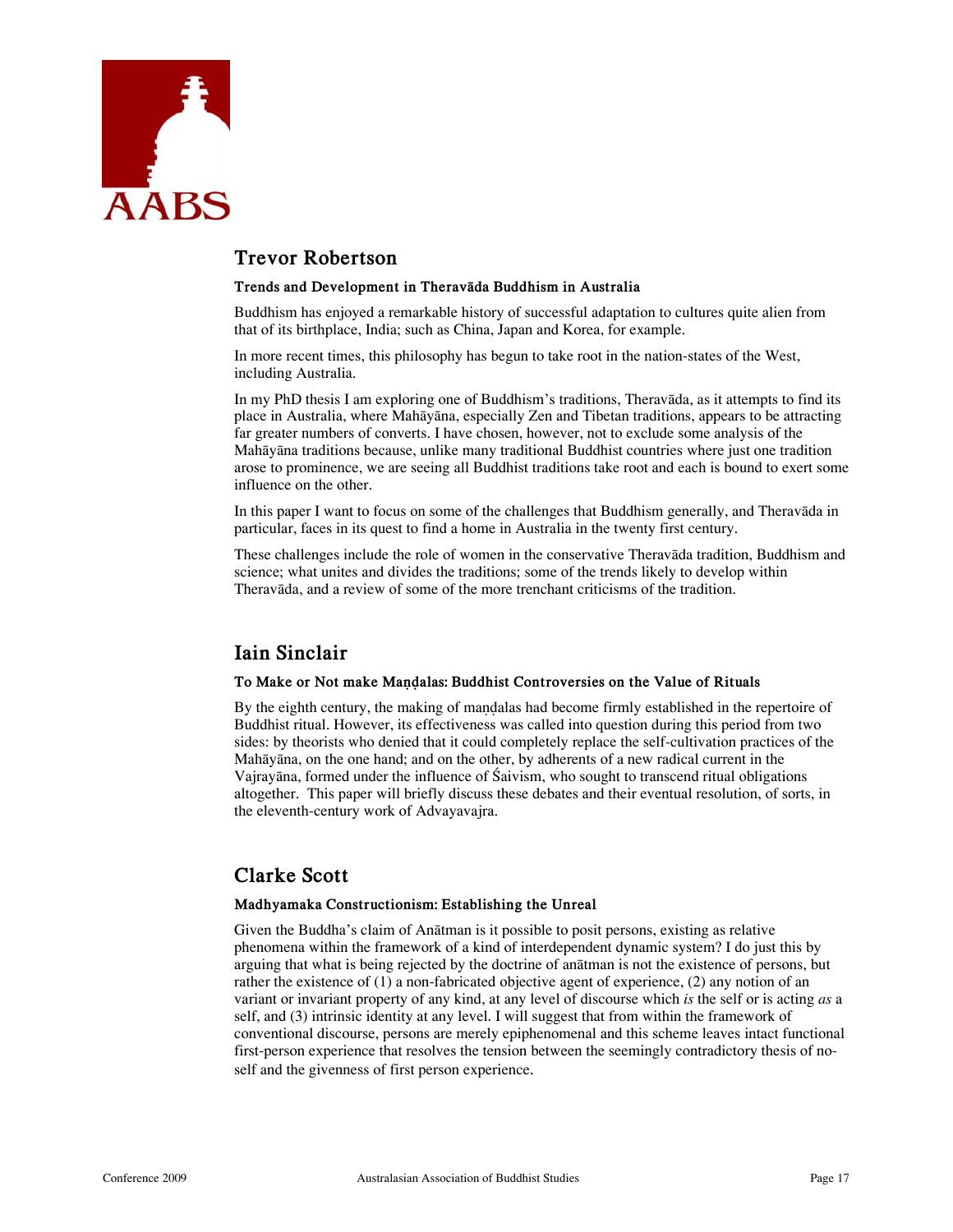

### **Judith Snodgrass**

#### **The Young East: Buddhism, Colonialism, and Asian Modernity in the Japanese Empire**

A brief introduction to new research on pan-Asian Buddhist reform in the early twentieth century, focussing on the Young East Society (formed in Tokyo in 1925) and its contribution to the various movements of Buddhist led social reform and Asian modernity that were under way in Asia at this time. Donald Lopez's groundbreaking study of modern (global) Buddhism encompassed Asian movements, but its emphasis was on Western initiatives. While these are undeniably an important aspect of the history, my recent study of the Young East Society (Snodgrass, 2009) shows a very strong intra-Asian activity in the formation of modern Buddhism. Its founders, Sakurai Gicho, Takakusu Junjiro, and Watanabe Kaigyoku, all had well established and long standing links with academics and nationalist leaders in India and other parts of Asia (and the West). The very name of the association is intriguingly resonant with the journal founded by Mohandas K. Gandhi to air his political thought (Young India, 1919-1932). The Tokyo based organization's journal, Young East, similarly provided a forum for the discussion and dissemination of the ideals of this new, socially engaged and humanitarian Buddhist movement. It brought leaders of various the Buddhist reform movements that had begun in various parts of Asia to Tokyo, then the model of Asian modernity. It was instrumental in the formation of the Tokyo World's Buddhist League which aimed to 'serve as a connecting link between the various Buddhist movements of the world', a forerunner of current global Buddhist movements. However, the years of the Young East's publication coincided with the expansion of Japan's colonial empire. How were these interactions that began through shared ideals of social reform and Asian heritage inflected by Japanese imperial expansion? To what extent and in what ways was Buddhism implicated in Japan's military expansion into these areas?

### **Brendon Stewart**

### **The Koan of the Clone**

The bones of our late master still exist, and so with these words from Tao Wu's discussion on Condolences we have some explanation that suggests that those we love are never lost. There is something very comforting in these words, reassuring even as we each face our own mortality.

 As a Zen student I am cautioned often enough to leave the mind's road, still it remains an intriguing and fascinating thoroughfare. So, for example the koan 'what did your face look like before your parents were born?' appears to offers itself as a nonsensical question, and yet at the same time it may inspire one to search for a substantive foothold into the nature of existence. In Susan Murphy's book "Upside down Zen" she says of a Koan that (from the Japanese) it means a 'public case' whereby there is an opportunity to engage in an exchange of understanding with the Dharma. A Koan has the reputation of seemingly being paradoxical and that no particular resolution is correct, but in fact many Koans are straight forward questions that invite an insightful (if not correct) response. To help me think into the question of what my face may have looked like even before my parents were born I can refer to Dogen Zenji, a thirteenth-century Japanese Zen master who spoke of firewood and ash in a way that can illuminate this point:

Firewood becomes ash, and it does not become firewood again. Yet, do not suppose that the ash is future and the firewood past. You should understand that firewood abides in the phenomenal expression of firewood, which fully includes past and future and is independent of past and future. Ash abides in the phenomenal expression of ash, which fully includes future and past.

While Dogen was teaching on birth and death with this metaphor, it can be extended to the nature of existence. There is no beginning and there is no end.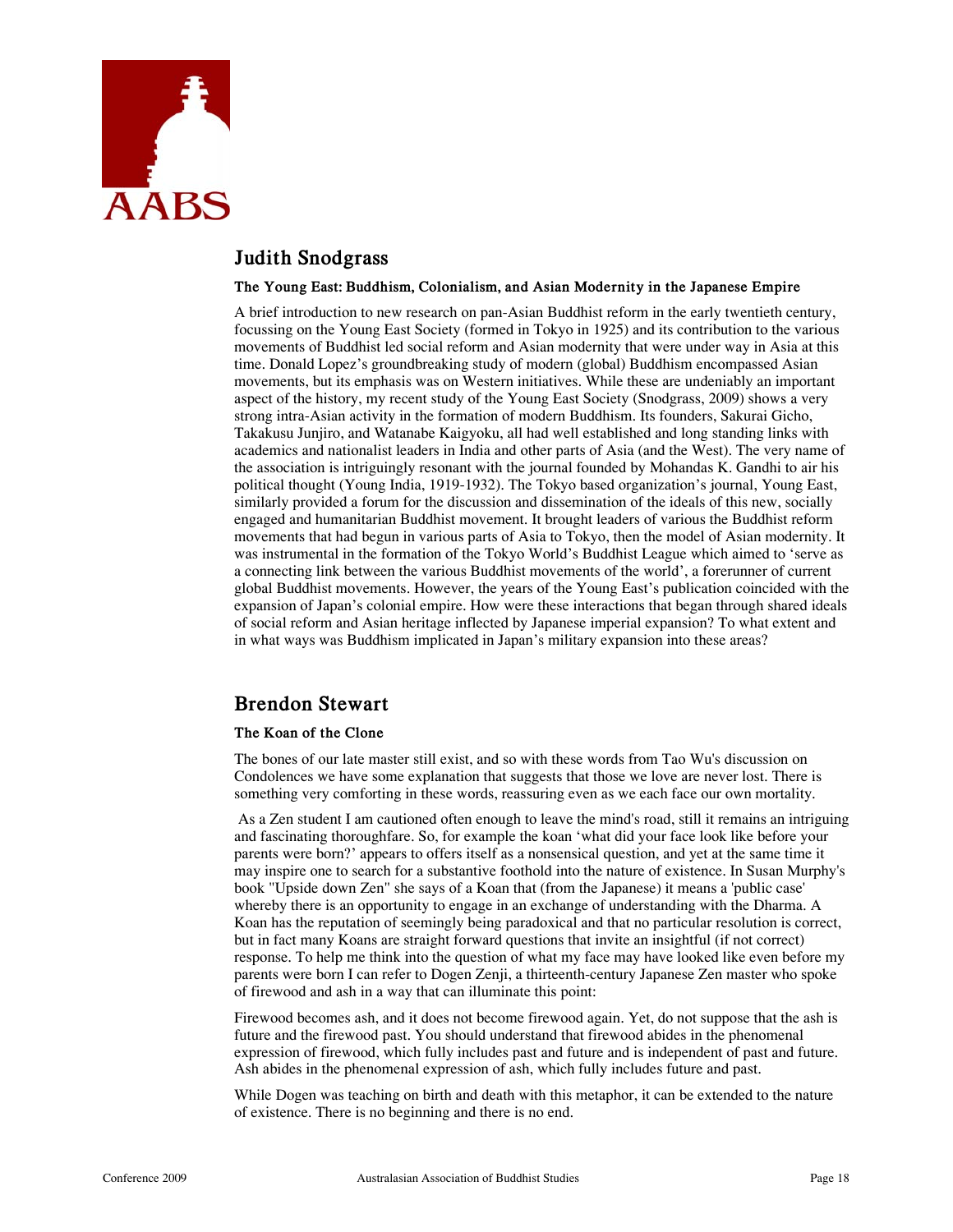

On February 27, 1997, the journal Nature published an historic article. Scientists in Scotland reported that they had successfully produced a viable mammalian offspring derived from the transfer of an adult cell nucleus to an enucleated egg, creating a clone. The baby lamb took on the delightful name of Dolly becoming the poster pin-up lamb for both the promise and the threat of the burgeoning molecular technologies.

Despite the rush to ban human cloning experiments in most jurisdictions and the ensuing moral outrage, the ethical implications here are especially interesting for a Buddhist. How is one to think about this koan, concerned with my face in the age of molecular technologies and what indeed are we to do with the bones of our (never too late, possibly) teachers?

### **James Stewart**

### **On the Very Idea of the Good in Pāli Buddhism**

In recent years there have been many efforts to try and understand the normative structure of Buddhist ethics (Keown, Siderits, Goodman, et al). However, as G.E. Moore himself says, the first question that we should address is the question: "What is the good?" Unless this question is answered, "the rest of Ethics is as good as useless from the point of view of systematic knowledge" (Principa Ethica). It is my supposition that this initial question should apply also to the study of Buddhist ethics. In this paper I will argue that there is such a thing as the "the good" in Pāli Buddhism. I will argue that the good should be properly defined as the alleviation of suffering and the promotion of non suffering. I will also address G.E. Moore's objection to moral definitionalism through an appeal to a special Buddhist strategy already considered by David J. Kalupahana. We will find that Pāli Buddhist moral definitionalism is quite able to survive Moore's objection.

### **Bhante Sujato**

### **Text formation of the earliest Buddhist literature, with special reference to the Bhikkhuni Vinaya**

Some of my most recent research is on various problematic aspects of bhikkhuni Vinaya in its various recensions. In particular, it seems that the bhikkhuni Vinaya has been maintained less accurately and is less consistently revised than the bhikkhu Vinaya. So it seems that not only can we question certain commonly held interpretations of bhikkhuni Vinaya rules, but we can see more vividly the process of textual evolution. This has certain implications for our wider understanding of Buddhist texts. In particular, I have been following up the suggestion by Shayne Clark in a recent paper that the Pali Vinaya is, in many instances, quite distinct from the mainland Vinayas taken as a whole. In addition to the cases he refers to, such as the siksadattaka, I have found many instances in the bhikkhuni Vinaya where all the mainland Vinayas are in agreement, and the Pali stands alone. The simplest explanation for this is that the Pali was geographically and dogmatically isolated. In all the instances of this that I have found, it seems that the Pali retains the earliest forms, which is obviously relevant for our understanding of the earliest recoverable forms of the Buddhist scriptures.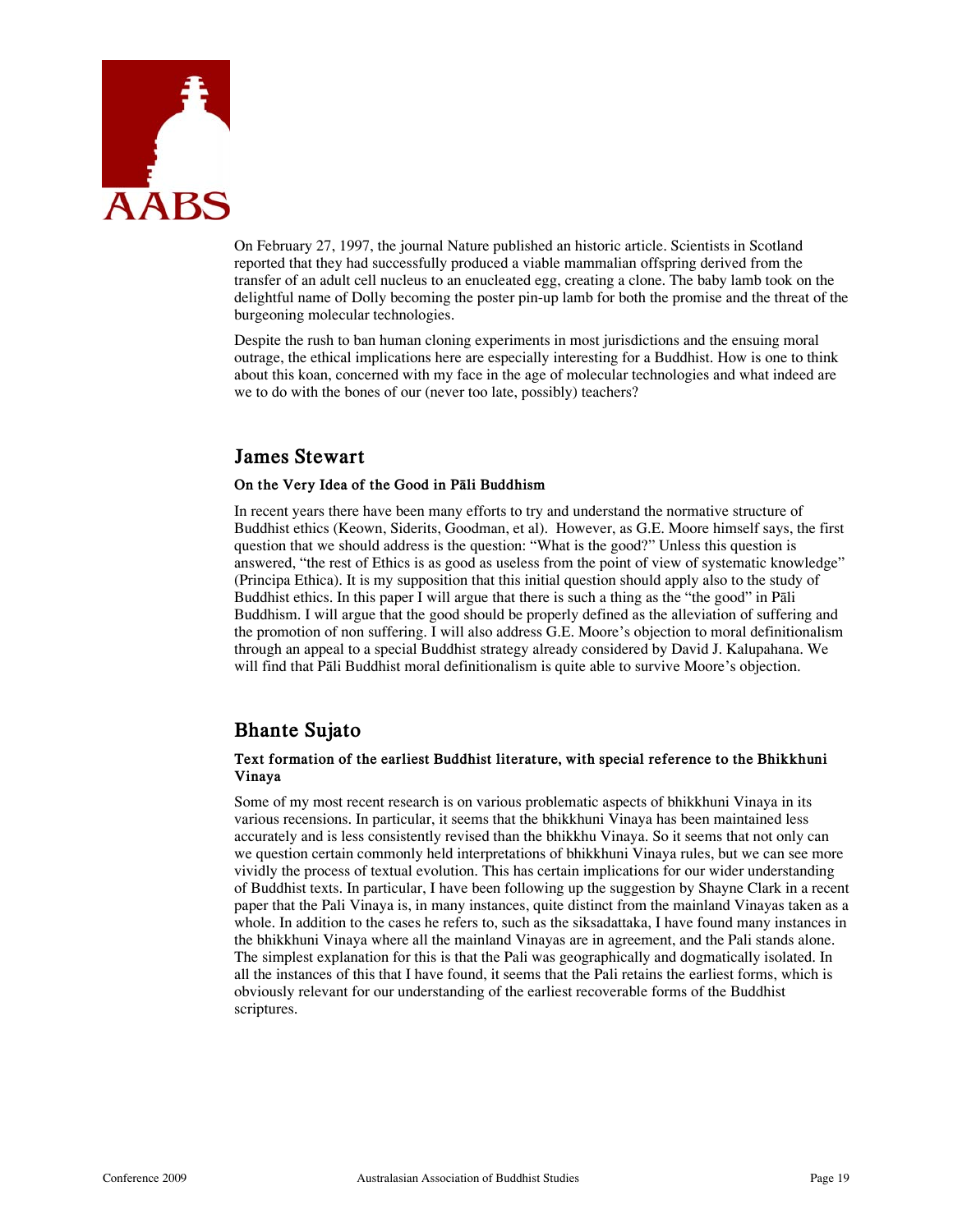

### **Gesar Temur**

**The Dispersion of the Buddha's Teachings to the West** 

#### **The Attraction of Westerners, at Buddha House in Adelaide, to the Buddha's Teachings**

My interest in Buddhism, its development in the West, and especially its development in Australia, derives from a series of questions. Why has it been the fastest-growing religion in Australia, as shown in the latest census (ABS, 2007)? Why do large numbers of Australians of non-Asian background go to local Buddhist centres? Why is the general public being exposed to Buddhist information in the media? How is it possible and relevant for an ancient Eastern religion to become popular in the lives of modern Australians? How have they translated these beliefs into their everyday life? Questions like these began my investigation into Buddhism at one of the Tibetan Buddhist Centres in Adelaide. In doing this, relevant questions were asked in an interview with 20 members. Using the collected data from the interviews, which contained open-ended questions, was the second resource to support and prove, or disprove, what others have found in related global research and in literature reviews.

The results of my study clearly support the hypotheses 1) most people who come to Buddhism at the Adelaide Buddhist centre do so because of the self-help psychological counterparts of Buddhist teachings and contemporary psychology; 2) Most of the 20 randomly-selected interviewees— Western Buddhist converts— in this study have a higher education level than the general populace.

Buddhism in the West is on the rise. On a global scale, hundreds of thousands of Westerners have adopted Buddhism in its different forms and many more of them have incorporated Buddhist beliefs and practices into their daily lives. This study has identified a number of factors which will be mentioned in the paper. However, regardless of what happens in the future, Buddhism in the West has made a significant contribution to and has had an influence on its people and its cultures. The range of people who have made contact with, and continue to be involved in, Buddhist temples and organisations will grow in various ways and create possibilities for its further adaptation in Western countries leading, in time, to a true 'Western Buddhism'.

### **Bhikṣu Chang Tzu Shi**

#### **The Evolution of the Story of Sadāprarudita in the Aṣṭasāhasrikā Prajñāpāramitā Sūtra**

In the prajñāpāramitā sūtras of 8,000, 18,000, 25,000 and 100,000 lines, and their respective translations in Chinese and Tibetan, there is one particular story about Sadāprarudita's search for prajñāpāramitā (perfection of wisdom). This story teaches bodhisattvas to learn from his diligent spirit. In this story the doctrine of prajñāpāramitā, which is said to be vast and deep, is taught through many interesting and impressive episodes.

There are two main different versions of the story in those sūtras. I will refer to these as version I and version II in this paper. Version I is found only in two Chinese translations of the Astasahasrika prajñāpāramitā sūtra (Aṣṭa), while version II is found in the Sanskrit Aṣṭa and its Chinese translations except the previous two. Version II is also found in the Chinese translations of the Pañcaviṃśatisāhasrikā prajñāpāramitā sūtra and the Śatasāhasrikā prajñāpāramitā sūtra. In addition to these two versions, the story of Sadāprarudita also exists in a jātaka version recorded in the

Liùdùjíjīng 六度集經 (Sūtra on the Collection of Six Pāramitās). There is evidence to indicate that the Sadāprarudita jātaka has a close relationship with version I of the story. The focus of this paper is on the relationship of the three versions, in particular, the evolution of the story of Sadāprarudita.